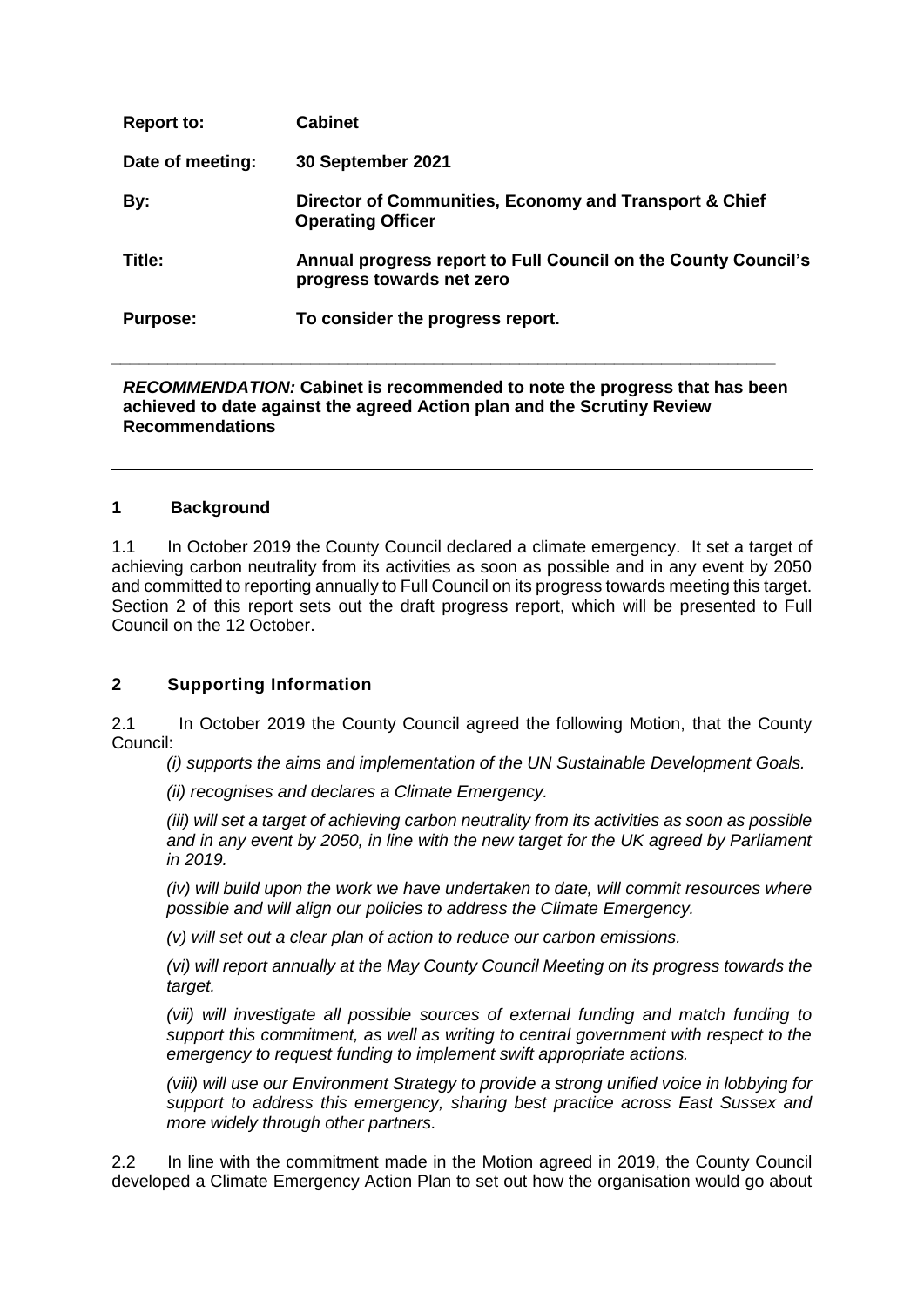reducing its carbon emissions. The Action Plan was agreed by Cabinet in June 2020 and built on work undertaken since the first Carbon Management Plan was put in place in 2009. The Action Plan set out the scale of the carbon footprint, described the carbon budget that the Council will aim to keep within, and proposed an initial two-year delivery plan for 2020-22.

### *Assessing the Council's carbon emissions*

2.3 A clear understanding of the carbon emissions generated by our activities is a key foundation for working towards carbon neutrality. The corporate Action Plan set out an initial assessment of the carbon emissions from the Council's activities using the Greenhouse Gas (GHG) Protocol, an accepted global standard for measuring and reporting on an organisation's GHG emissions. The Protocol divides GHG emissions into three categories, referred to as Scope 1, 2 and 3. Together, these represent the total GHG emissions related to an organisation and its activities. Each scope covers the following emissions:

- Scope 1 emissions from the combustion of gas, oil, petrol, diesel, coal, or wood. For the Council this covers buildings and vehicles where the Council is responsible for paying for the fuel.
- Scope 2 emissions from the electricity purchased by the Council.
- Scope 3 emissions that result from all other activities of the Council. There are 15 different scope 3 categories defined in the Protocol, some of which do not apply to a local authority (e.g., emissions from manufactured goods). The categories that do apply include emissions from business travel, water usage, waste, procurement and staff commuting. In other words, the County Council's scope 3 emissions mostly comprise the scope 1 and 2 emissions of other organisations (e.g., contractors).

2.4 The County Council has measured scope 1, 2 and some scope 3 emissions since 2008-9. Data in relation to scope 1 and 2 is of higher quality whereas data in relation to most scope 3 emissions is much more varied in detail and quality. The Action Plan highlights that scope 3 emissions are by far the largest part of the Council's estimated carbon footprint, notably through the supply chain i.e., the goods and services that are purchased by the County Council in order to deliver its functions*.* This is typical for a local authority, as most of the Council's revenue and capital budgets are used to procure goods, services and works from third parties. For an upper tier authority this includes major services such as highways maintenance, waste disposal, and education, as well as social care provision commissioned from a myriad of relatively small independent providers. The Action Plan also highlights that the largest proportion of scope 1 and 2 emissions is from schools. Overall, this means that the majority of carbon emissions generated by the Council's activities are from sources over which the Council has influence but limited direct control.

2.5 The County Council therefore has a large and complex carbon footprint which is larger than that of all the East Sussex District and Borough Councils combined. Further work is required to quantify most scope 3 emissions before they can begin to be integrated reliably into the Council's carbon footprint and modelled for future emission reductions, notably from procurement. Consequently, the Action Plan focusses primarily on reducing scope 1 and 2 emissions first, for example carbon emissions from buildings, and investing in more renewable energy. This is a similar approach to that adopted by all the East Sussex District and Borough Councils that have a carbon action plan in place.

# *Working towards carbon neutrality from our activities*

2.6 The approach adopted in the Action Plan is that, in order to make its fair contribution to reducing county-wide emissions, the County Council will aim to cut its own emissions by 13% per year. This is based on a recognised methodology developed by the UK's Tyndall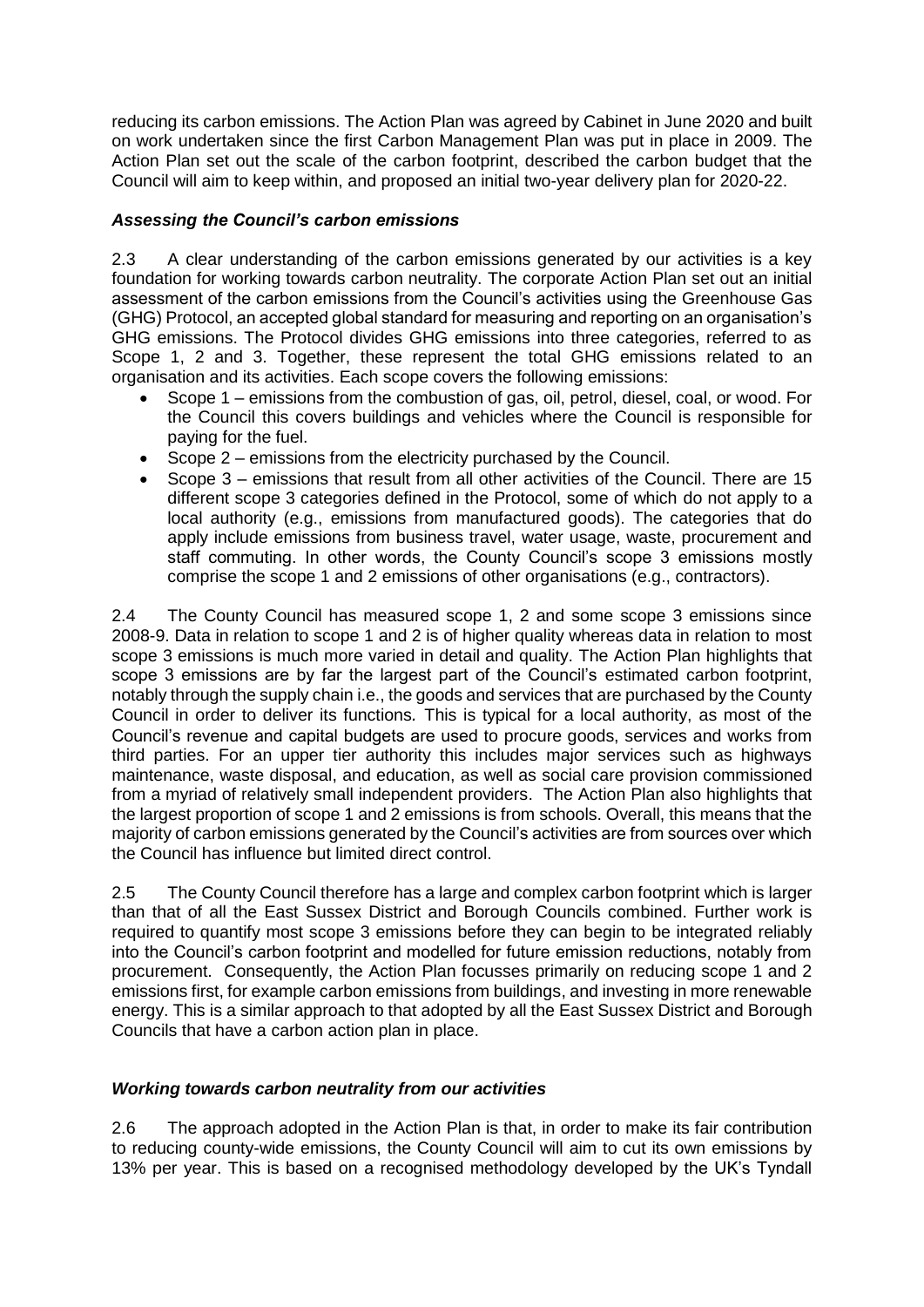Centre for Climate Change Research for calculating the carbon budget by local authority area. A carbon budget represents the total quantity of greenhouse gases which can be released to the atmosphere if we are to contain temperature rises to a given level – this can be calculated globally and then broken down into national and sub-national budgets. The Tyndall model, based on current scientific understanding, indicates that to stay within a budget based on a rise of no more than 1.5 degrees centigrade above pre-industrial levels (as set out in the UN Paris Agreement on Climate Change) requires cutting emissions from East Sussex by an average of about 13% per year.

2.7 This 13% science-based annual reduction target is what the County Council is working towards, rather than a fixed end date by which it will become carbon neutral. This approach is in line with advice to Councils from the Local Government Association, which has stated that: "*There is no science to picking an end year where emissions are zero*. *Setting a target year by which emissions will be zero can be symbolically important. However, what counts is the trajectory of the commitments to carbon reduction between now and the target zero emissions year. This defines the actual level of emissions reduction being promised over the budget period. This is what matters to climate change*".

2.8 Achieving a reduction target of 13% per year, every year, is extremely challenging. The County Council has had a significant programme of activity in place to cut carbon emissions for a number of years, during which time it has occasionally exceeded a 13% reduction per year in its scope 1 and 2 emissions. In 2020-21 The County Council achieved a 13% reduction in its carbon emissions. A summary of the data is included in appendix 1, including some of the planned work and how we track our progress against the 13% per year reduction target. Appendix 2 sets out the progress, more broadly, that has been made to date against the Action Plan and combines this with the recommendations from the 2020 Scrutiny Review of Becoming a Carbon Neutral Council (see paragraph 2.9). The Action Plan will be reviewed during 2021-22 and an updated 2-year plan will be developed to cover 2022-24.

2.9 It is likely to become more costly and complex to reach this target over time as the 'quick wins' – the more cost effective and simpler measures, and those which are within the Council's direct control - are completed. Officers have successfully bid for additional external funding to increase the County Council's ability to deliver greater carbon reduction (e.g., £480k in 2021-22 to deliver projects under the Public Sector Decarbonisation Fund). In addition, work is on-going to establish what further resources the County Council could allocate to meeting this ambitious target. This will include modelling of the different scenarios as to how the County Council might get to net zero, by when and the potential range of costs of each scenario. The modelling depends on a number of factors, including the size of the County Council's buildings estate, and related transport emissions, post-COVID. The work to determine this is currently in progress.

2.10 In 2020-21 the Place Scrutiny Committee undertook a Scrutiny Review of Becoming a Carbon Neutral Council. The review looked at the work underway to progress towards net zero emissions from the Council's activities and made a number of recommendations which were accepted and are being implemented in line with the agreed action plan. Appendix 2 includes a summary of progress to date against the agreed recommendations and the Climate Emergency Action Plan. Of the combined 37 actions, 5 (13%) have been completed, 28 (76%) are on-going and 4 (11%) have not yet started. This highlights that there is a need for additional resources to help drive the actions forward and that some of the actions will be delivered over a number of years (e.g., behavioural change programmes). Proposals for additional resource capacity are being developed and will be considered through the Reconciling Policy, Performance and Resources (RPPR) process.

2.11 Contracts with external providers make up the largest proportion of our carbon footprint, as part of Scope 3 emissions. The Council can influence emissions from our supply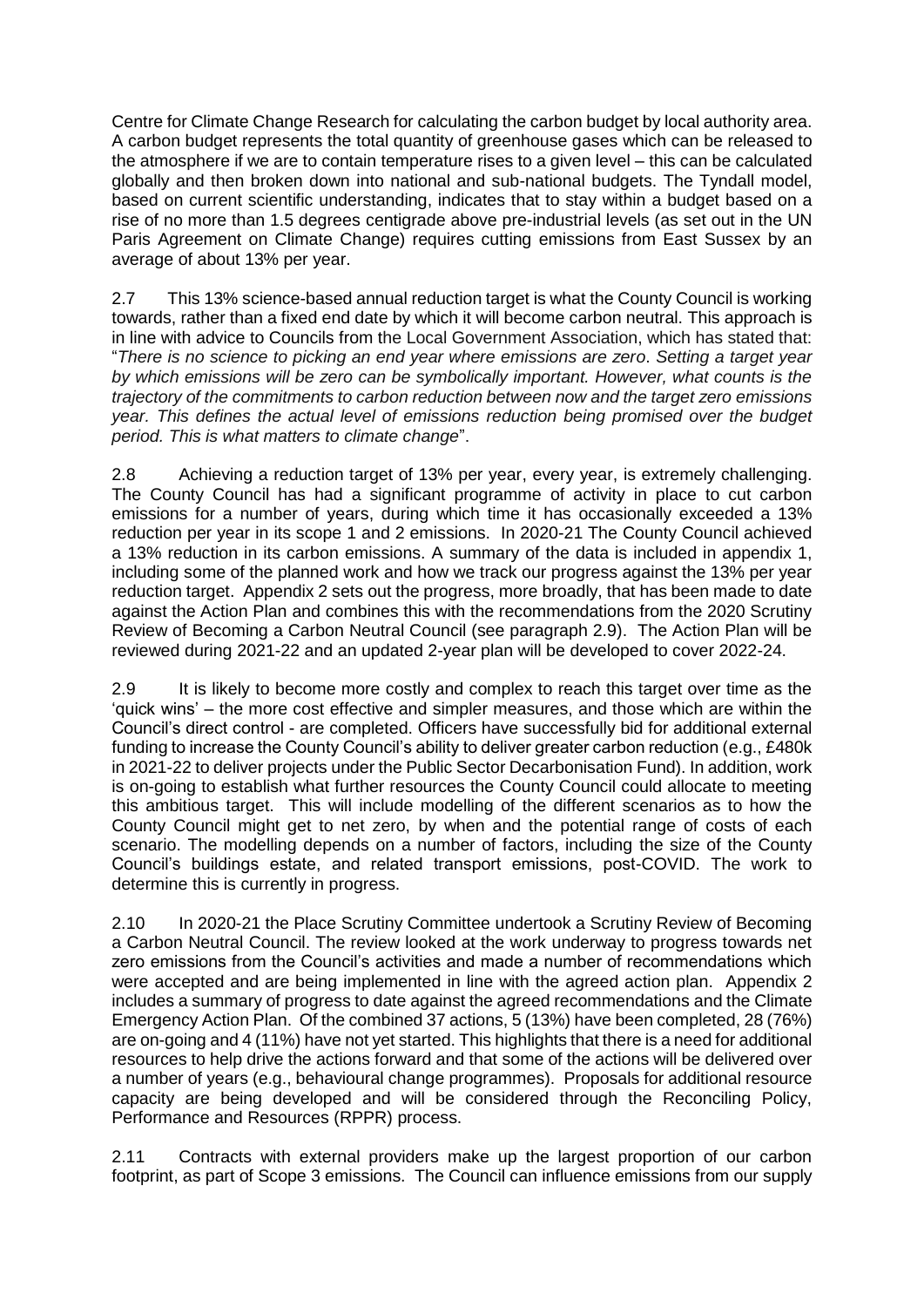chain by requiring carbon reduction targets when renewing relevant contracts, which is the approach adopted in the re-procurement of the current highway's maintenance contract. Many smaller contractors and suppliers will not have data on their emissions, or will have relatively small-scale emissions, or do not have the capital funding available to make the significant changes required to reduce their emissions. Addressing the emissions from our large and diverse supply chain is therefore a complex and significant task which will take time. Consequently, the Council will focus on contractors and suppliers where the likely scale of their emissions and the ability of the Council to influence these emissions are greatest, for instance where the Council is a major client.

2.12 Until we are able to measure and report on our scope 3 supply chain emissions more accurately (and therefore know where and how to better influence these emissions), we are measuring and reporting on our performance against a 13% p.a. reduction target for scope 1 and 2 emissions. This is monitored and reported quarterly to the Officer Climate Emergency Board, which has representatives from every department and is co-chaired by the Chief Operating Officer and the Director for Communities, Economy and Transport. Progress is also reported quarterly in the County Council's strategic risk register, as well as annually to Full Council.

### **3 Conclusion and Reasons for Recommendations**

3.1 The Council has recognised the severity of the climate crisis by declaring a climate emergency and setting a clear and evidence-based trajectory towards net zero from its activities. The scale of the Council's functions and the diversity of providers the Council works with makes this a complex and substantial task. Significant work has already been undertaken to reduce emissions and this has been built upon by the Climate Emergency Action Plan which is driving the next phase and has been further informed by the recent Scrutiny Review. This progress report sets out what has been achieved to date against the agreed Action Plan and the Scrutiny review recommendations.

#### **PHIL HALL Chief Operating Officer**

### **RUPERT CLUBB Director of Communities, Economy and Transport**

Contact Officer: Andy Arnold

Tel. 01273 481606.

Email: [Andy.arnold@eastsussex.gov.uk](mailto:Andy.arnold@eastsussex.gov.uk)

LOCAL MEMBERS: ALL BACKGROUND PAPERS: None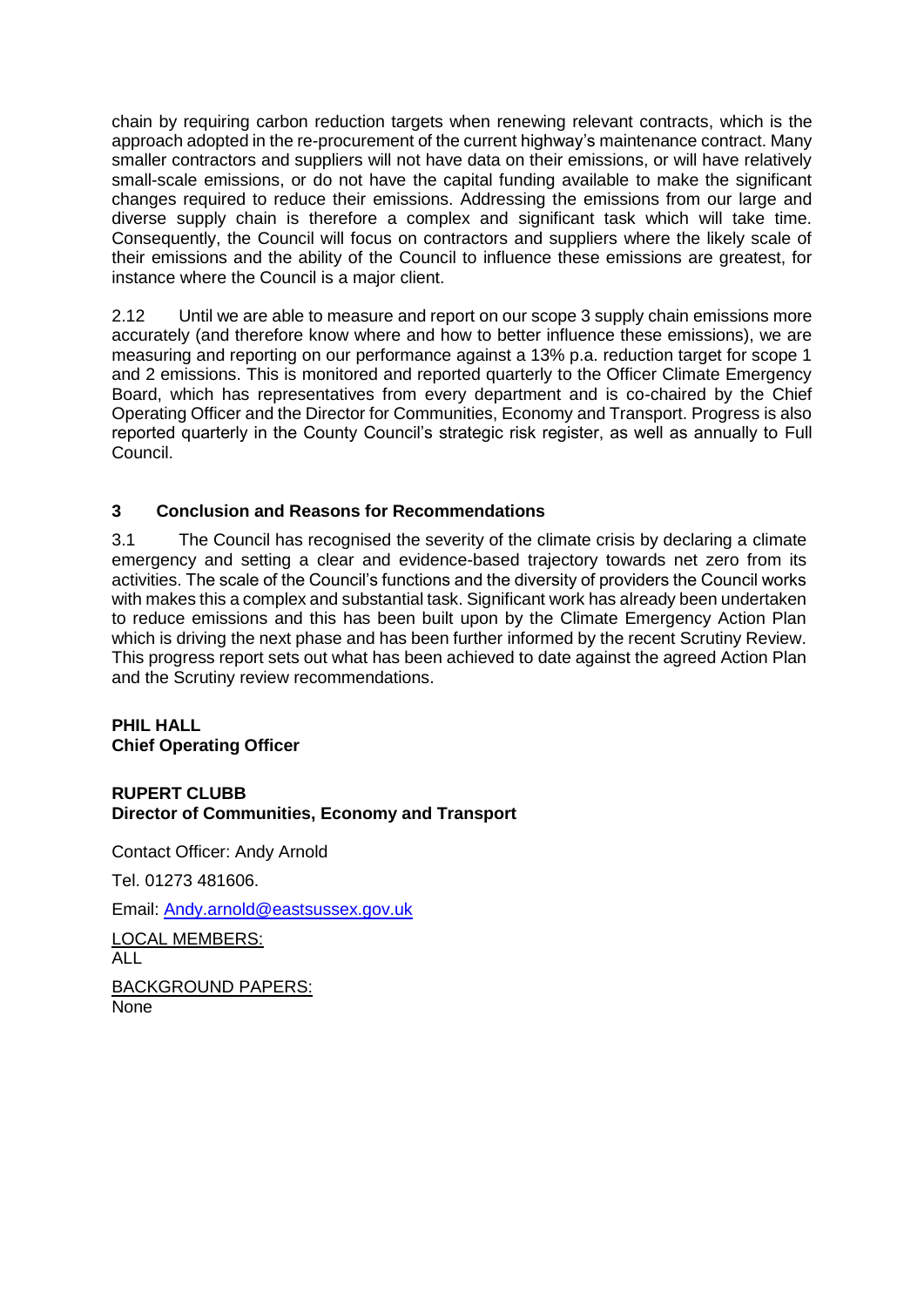# **Appendix 1 – What ESCC has achieved so far and next steps (September 2021)**

#### **What ESCC has achieved so far**

Between 2008-9 and 2020-21 the County Council has reduced its scope 1 and 2 emissions by 66%. This has been achieved through a number of measures, including:

1. Changes to the way we work, for example through the Agile and SPACES programmes. The Agile programme has enabled staff to work flexibly from a range of sites, including home, and so enable a reduced number, and more efficient use of, buildings which enable a reduction in travel through staff being able to be connected whilst working remotely, and enable a more efficient use of the organisation's buildings. The SPACES programme ("Strategic Property Asset Collaboration in East Sussex") is a partnership of public bodies and third sector organisations established in 2013 to seek better use of the public sector estate.

2. Improved and more energy efficient connectivity, for instance through moving to the Surrey Data Centre.

3. Encouraging behaviour change, for example by providing the ICT equipment, tools and support to enable Members and staff to work digitally and providing discounted bus travel and season-ticket loans to encourage the use of public transport.

4. Installing a number of energy efficiency measures in ESCC buildings and street lighting through the £1.025m Salix invest-to-save fund and County Council maintenance budgets, including replacing all the windows at County Hall. Salix has funded nearly 300 projects worth £3.8m, generating annual savings of over £850,000.

5. Installing 1.4MW of renewable energy generation on buildings, mostly on schools.

6. Requiring energy efficiency improvements in key contracts, for example including performance indicators for street lighting and business mileage within the current highways contract.

7. Changing our approach to procurement to enable more goods and services to be delivered by local businesses, which reduces the transport impact of our supply chain.

8. The Council has recently procured a new framework for the provision of electricity for corporate buildings, schools and street lighting. This allows electricity to be supplied from renewable sources, independently certified through the Renewable Energy Guarantees of Origin scheme (REGOs). This started from 1 April 2020 for an initial period of at least 12 months and is likely to continue, subject to availability and price. This applies to corporate sites and has been offered to schools. Please note that the purchase of green electricity is not counted towards ESCC's carbon reduction target, on the basis that it is recognised good practice to work to reduce energy usage first, followed by improving energy efficiency, then investing in renewable energy, and finally to procure green electricity.

9. Case study example: Buxted Primary School, energy efficient lighting:

- Fluorescent lamps were replaced with energy efficient LED lamps, improved controls and emergency lighting across the school estate.
- The changes cost £15,000 and led to a 17% reduction in electricity use, which saved £1,500 and 5 tonnes of  $CO<sub>2</sub>$  per year.
- Feedback from the school: "We undertook the new lighting project throughout our school building and the results have been very good…overall we are very pleased with our new lighting." Bursar at Buxted C of E Primary, May 2020.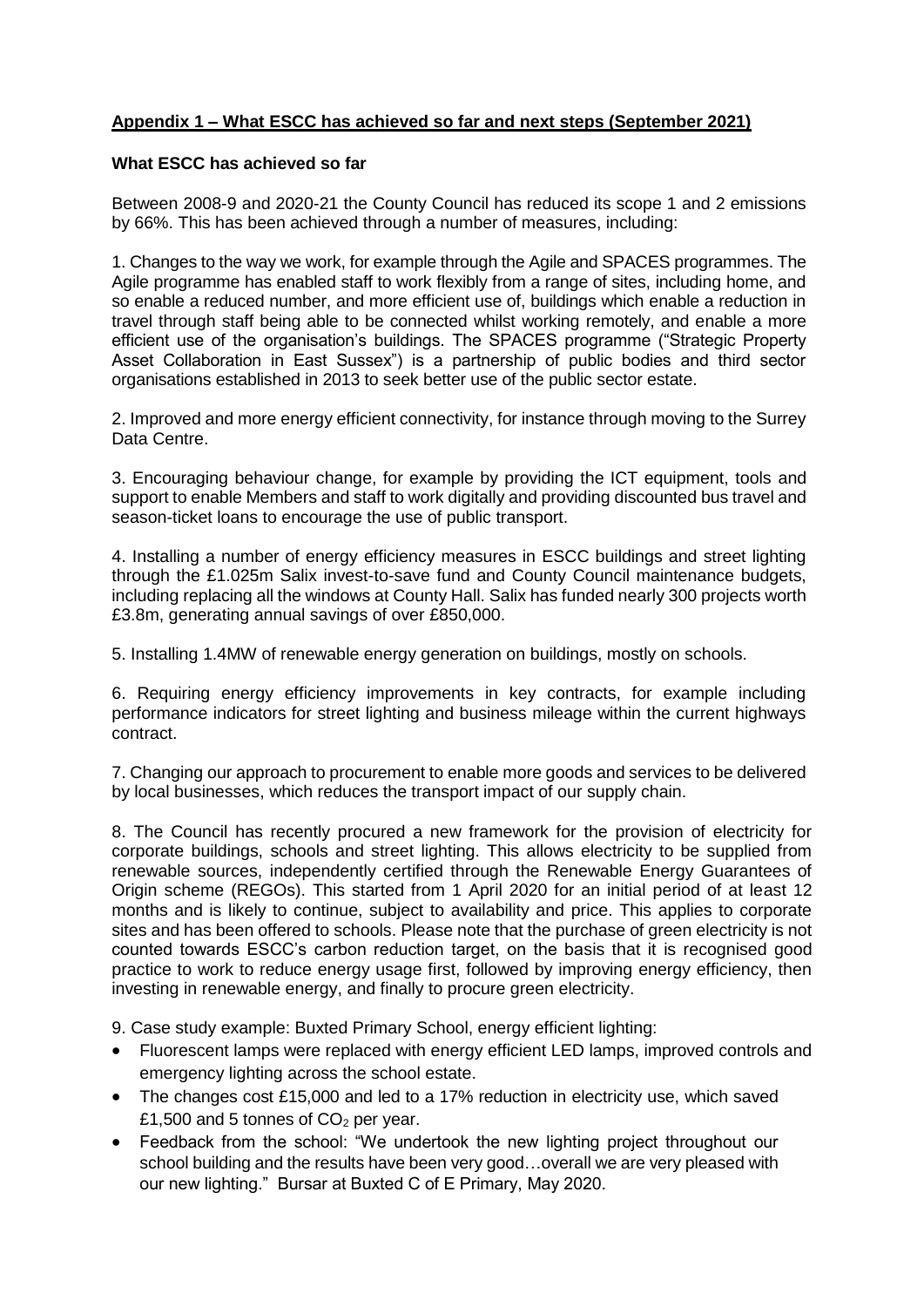# **Carbon reduction in 2020/21**

In 2020/21:

- Buildings accounted for 79% of scope 1 and 2 emissions, with schools being the largest share. Corporate buildings include all non-school buildings.
- Heating made up 60% of building emissions.
- ESCC's fleet CO<sup>2</sup> emissions were down 19% compared with 2019-20 due to reduced mileage.



Covid 19 impact: April to September 2020 saw a 25% reduction in energy use compared with the previous year. October 2020 to March 2021 saw energy use increase by 3%, as schools re-opened and buildings were heated but required increased ventilation, in line with central government guidance, to provide Covid secure building environments. Overall total energy use was down 6%.

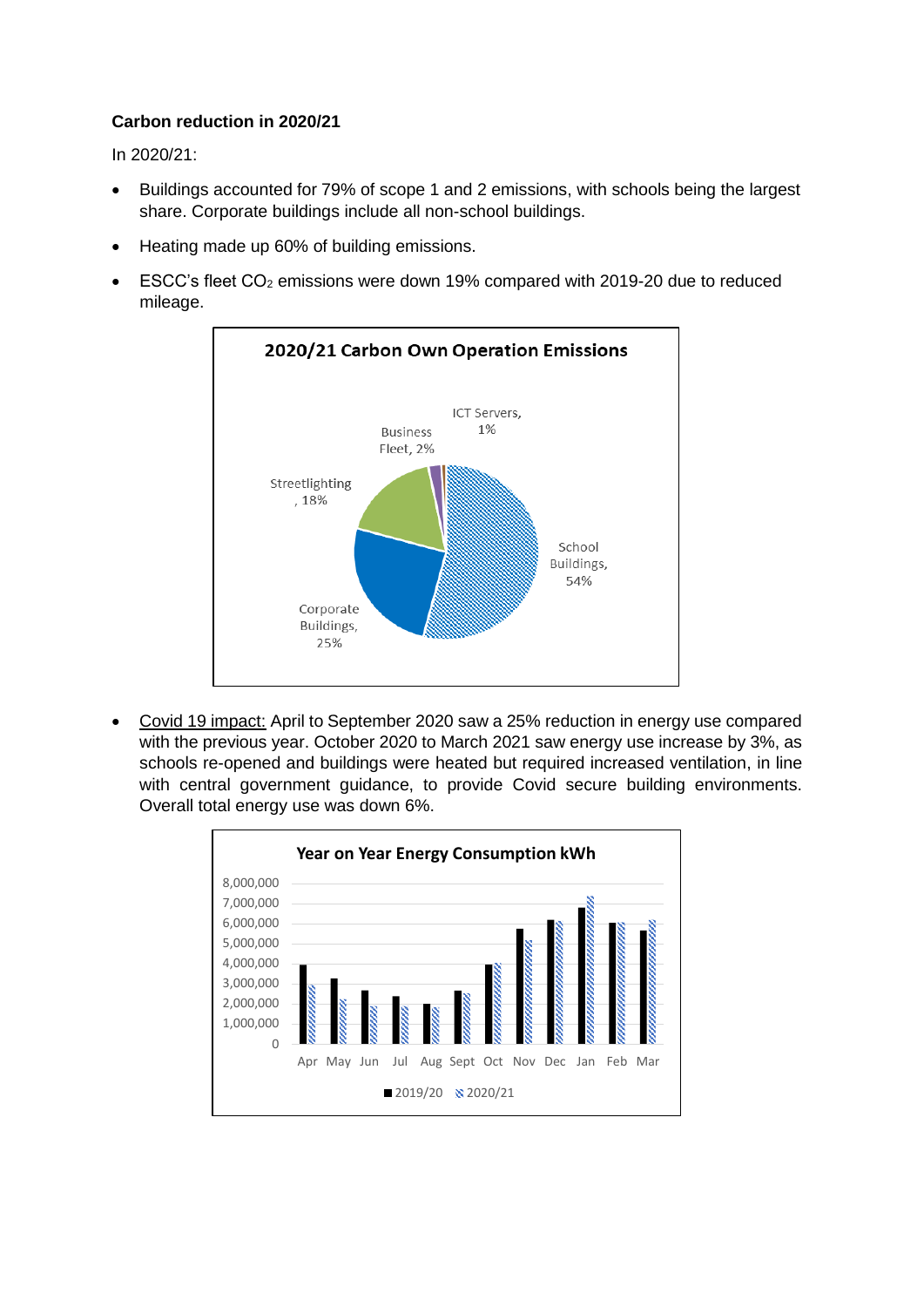Scope 1 & 2 CO<sub>2</sub> emissions: fell 13% in 2020-21 compared with 2019-20 (by 1,672 tonnes), keeping ESCC within its carbon budget.



### **Looking forward**

As schools and staff gradually return to normal, we anticipate an increase in energy usage and carbon emissions compared with last year.

Projects underway in 2021/22 to reduce ESCC's carbon emissions include:

- Conversion of 14,000 streetlights to low energy LEDs.
- Completion of the delivery of the £480K of government-funded energy efficiency projects in 2022, including a whole building retrofit and pilot installation of heat pumps in a primary school.
- Installation of low energy LED lighting and solar panels in at least 6 sites.
- Implementation of the Council's Electric Vehicle Strategy.
- Continue to deliver the communications plan to Members and staff.
- Continue to embed carbon reduction into appropriate procurement contracts, for example the new highways contract.
- Update the staff travel plan alongside the Future Workstyles review.

#### **Monitoring and reporting of progress**

The target is to reduce emissions by an average of 13% per year. Until we are able to measure and report on our scope 3 emissions more accurately, and therefore know where and how to better influence these emissions, we are measuring and reporting on our performance against a 13% p.a. reduction target for scope 1 and 2 emissions. This is monitored and reported quarterly to the Officer Climate Emergency Board, which has representatives from every department and is co-chaired by the Chief Operating Officer and the Director for Communities, Economy and Transport. Progress is also reported quarterly in the County Council's strategic risk register and annually to Full Council.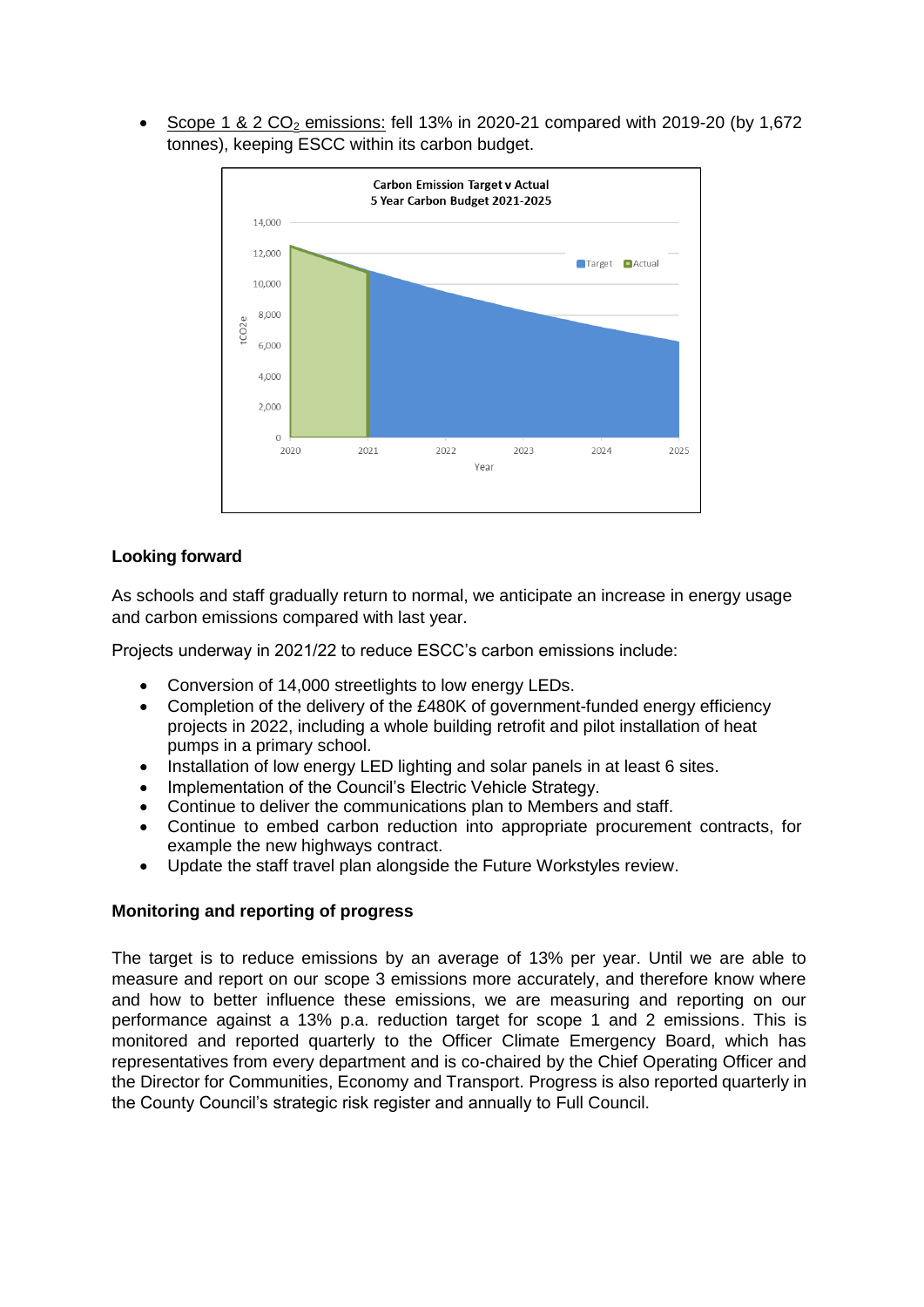| No.            | <b>Climate Action Plan 2020-22</b>                                                                                                                                                                                                                                                                                                                                                     | <b>Scrutiny Review recommendations 2021</b>                                                                                                                                                                                                                                             | <b>Status</b>   | <b>Progress update</b>                                                                                                                                                                                                                                                                                                                                                                                                                                                                                                                                       |
|----------------|----------------------------------------------------------------------------------------------------------------------------------------------------------------------------------------------------------------------------------------------------------------------------------------------------------------------------------------------------------------------------------------|-----------------------------------------------------------------------------------------------------------------------------------------------------------------------------------------------------------------------------------------------------------------------------------------|-----------------|--------------------------------------------------------------------------------------------------------------------------------------------------------------------------------------------------------------------------------------------------------------------------------------------------------------------------------------------------------------------------------------------------------------------------------------------------------------------------------------------------------------------------------------------------------------|
|                |                                                                                                                                                                                                                                                                                                                                                                                        | Framework (governance, leadership, communications, data, policy & partnership working):                                                                                                                                                                                                 |                 |                                                                                                                                                                                                                                                                                                                                                                                                                                                                                                                                                              |
| 1              | Set up robust governance: Establish a<br>senior Officer board to oversee<br>delivery of this plan.                                                                                                                                                                                                                                                                                     | (no similar recommendation from the Scrutiny<br>review)                                                                                                                                                                                                                                 | <b>Complete</b> | Officer board set up in July 2020. Co-chaired by Chief Operating<br>Officer and Director of CET, with representatives from every<br>department.                                                                                                                                                                                                                                                                                                                                                                                                              |
| $\overline{2}$ | Develop a communications plan: Set<br>out clear messages and comms<br>staff<br>Member<br>and<br>routes,<br>engagement, & integrate<br>public<br>engagement via the Environment<br>Strategy                                                                                                                                                                                             | 15<br>interactive<br>a)<br>Develop<br>an<br>communication/information platform, which<br>includes details on what the Council itself is<br>doing on climate change and to discuss<br>opportunities where residents may take an<br>active role in lowering community carbon<br>emissions | Complete        | A climate change communications plan was agreed by CMT in March<br>2021 and is being implemented (e.g. press releases, Yammer articles,<br>staff newsletter, website updates, promotion of Solar Sussex<br>Together to residents). This work is now part of business as usual.                                                                                                                                                                                                                                                                               |
| 3              | Improve greenhouse gas (GHG)<br>baseline data: a) Update ESCC's GHG<br>data management plan and improve<br>by explaining the<br>transparency<br>methods,<br>data,<br>processes,<br>assumptions, estimates, changes and<br>checks<br>used.<br>quality<br>b) Obtain more accurate GHG data for<br>staff commuting, priority suppliers<br>and renewables already installed at<br>schools. | (no similar recommendation from the Scrutiny<br>review)                                                                                                                                                                                                                                 | In<br>progress  | a) The Orbis Energy Team have developed a documented process on<br>what detailed annual GHG data is collated, how and from where. b)<br>Covid and the work on Future Work Styles has altered staff<br>commuting, so data will be collated once a new 'normal' has become<br>established. c) More accurate data is being requested from some<br>large suppliers, notably as contracts are re-procured, and better<br>quality data is in the process of being collected on renewable energy<br>installations and to capture energy generation and export data. |
| 4              | Review ESCC's policies, strategies,<br>programmes, projects and practice to<br>align with the climate emergency:<br>policy should provide clear and stable<br>direction and a simple set of rules that                                                                                                                                                                                 | 16a) Business case evaluation and<br>procurement decisions should include an<br>assessment of the carbon impact of the<br>proposal.                                                                                                                                                     | In<br>progress  | Discussions have been had with other local authorities to see<br>whether there are tried and tested examples of good practice that<br>ESCC could learn from, and discussions are also being held with the<br>University of Sussex and with the Carbon Trust. The outcome of this<br>work will inform updated corporate report writing guidance to<br>provide appropriate advice to report authors.                                                                                                                                                           |

# **Appendix 2 – Progress against the Action Plan and Scrutiny Review recommendations**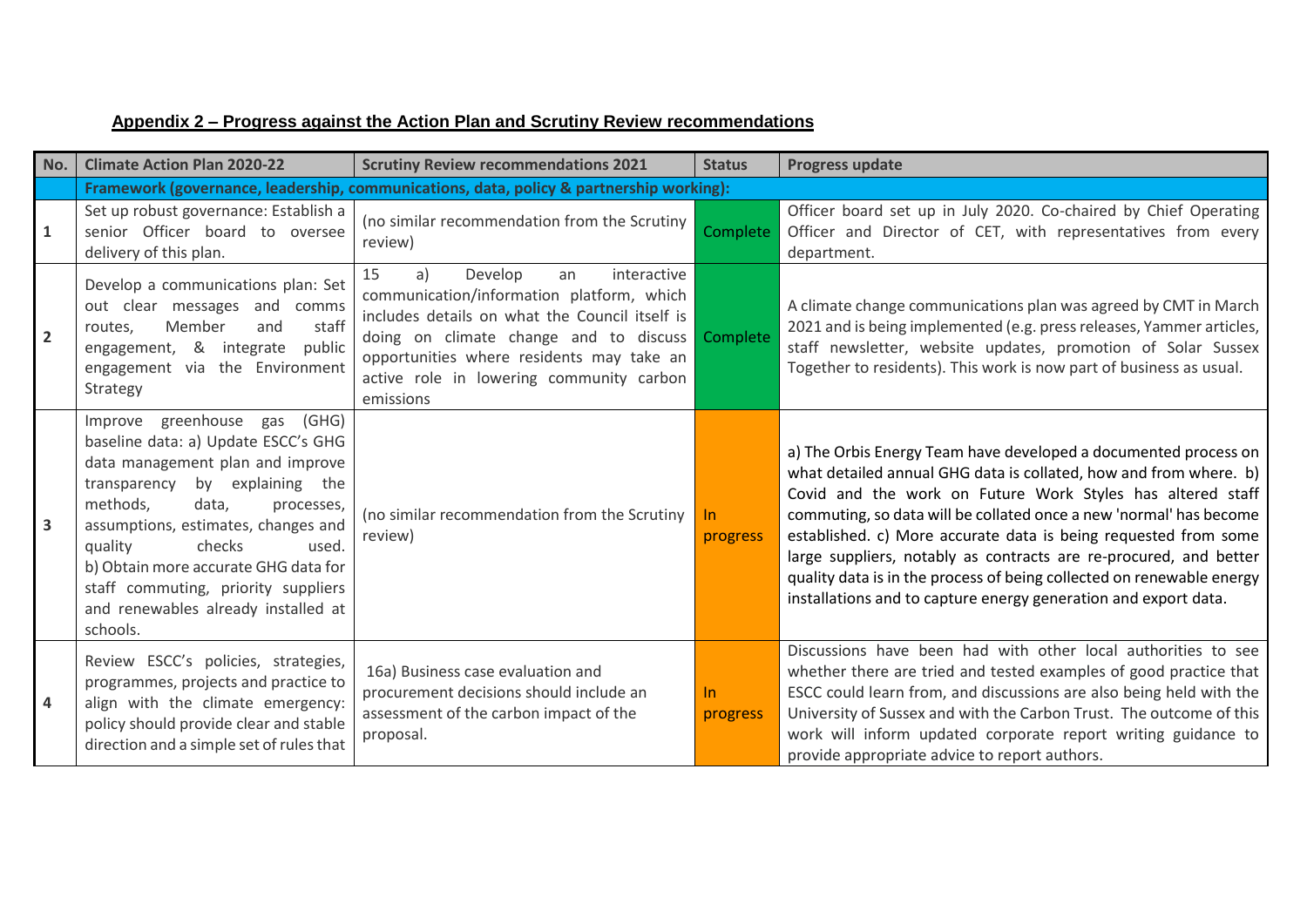| No.            | <b>Climate Action Plan 2020-22</b>                                                                                                                                                                           | <b>Scrutiny Review recommendations 2021</b>                                                                                                                                                                                                                                                              | <b>Status</b>     | <b>Progress update</b>                                                                                                                                                                                                                                                                                                                                                                                                                                                                                                                                                                                                                                                                                                                                                                                                                   |
|----------------|--------------------------------------------------------------------------------------------------------------------------------------------------------------------------------------------------------------|----------------------------------------------------------------------------------------------------------------------------------------------------------------------------------------------------------------------------------------------------------------------------------------------------------|-------------------|------------------------------------------------------------------------------------------------------------------------------------------------------------------------------------------------------------------------------------------------------------------------------------------------------------------------------------------------------------------------------------------------------------------------------------------------------------------------------------------------------------------------------------------------------------------------------------------------------------------------------------------------------------------------------------------------------------------------------------------------------------------------------------------------------------------------------------------|
| 5              | supports corporate climate change<br>mitigation and adaptation                                                                                                                                               | 16 b) Reports that go to the Executive and<br>Council should include an assessment or<br>statement of the carbon emissions impact of<br>the proposals/decision in the report where<br>relevant and material.                                                                                             | In.<br>progress   | As above                                                                                                                                                                                                                                                                                                                                                                                                                                                                                                                                                                                                                                                                                                                                                                                                                                 |
| 6              | Work in partnership with other<br>organisations to share resources &<br>good practice: continue to work with<br>all Sussex local authorities on<br>developing organisational and area-<br>wide carbon plans. | 15b) The Council to use its convening power to<br>co- ordinate the actions it is taking on climate<br>change with its partners, and in particular with<br>the District and Borough Councils in East<br>Sussex.                                                                                           | In.<br>progress   | The Council hosts the East Sussex Environment Board, which is one<br>of the sub boards to Team East Sussex and leads on delivering the<br>East Sussex Environment Strategy. The Strategy includes a<br>commitment to develop a road map to net zero for the county, which<br>is being developed with a range of partners, including through<br>regular meetings with the District and Borough Councils.                                                                                                                                                                                                                                                                                                                                                                                                                                  |
| $\overline{ }$ | Work with SE7 partners on climate<br>change.                                                                                                                                                                 | 17) The Council lobbies Government at a<br>national level via ADEPT and the South East 7<br>partnership, to amend the planning system and<br>building regulations so that the carbon<br>performance of new buildings, including school<br>buildings, can be taken into account in planning<br>decisions. | In.<br>progress   | The Building Regulations are a separate regulatory framework to the<br>planning system. The planning system allows local planning<br>authorities to require energy efficiency standards that exceeds the<br>minimum requirements of the Building Regulations where there are<br>Local Plan policies in place to do so. Both the planning system and<br>Building regulations are being reviewed by government. In October<br>2020 the Council responded to the Planning for the Future White<br>Paper expressing the need for the planning reforms to complement<br>climate change targets, and we continue to work with networks such<br>as ADEPT to lobby government for change. New school project<br>designs now reflect increased focus on climate change priorities and<br>how this is informing the new 10 year capital programme. |
| 8              | Produce an annual progress report:<br>report to County Council each<br>September on progress and identify<br>additional resources that may be<br>required                                                    | (no similar recommendation from the Scrutiny<br>review)                                                                                                                                                                                                                                                  | $\ln$<br>progress | This is the first annual report to the Council on progress against the<br>climate emergency declaration                                                                                                                                                                                                                                                                                                                                                                                                                                                                                                                                                                                                                                                                                                                                  |
|                | <b>Emissions from buildings:</b>                                                                                                                                                                             |                                                                                                                                                                                                                                                                                                          |                   |                                                                                                                                                                                                                                                                                                                                                                                                                                                                                                                                                                                                                                                                                                                                                                                                                                          |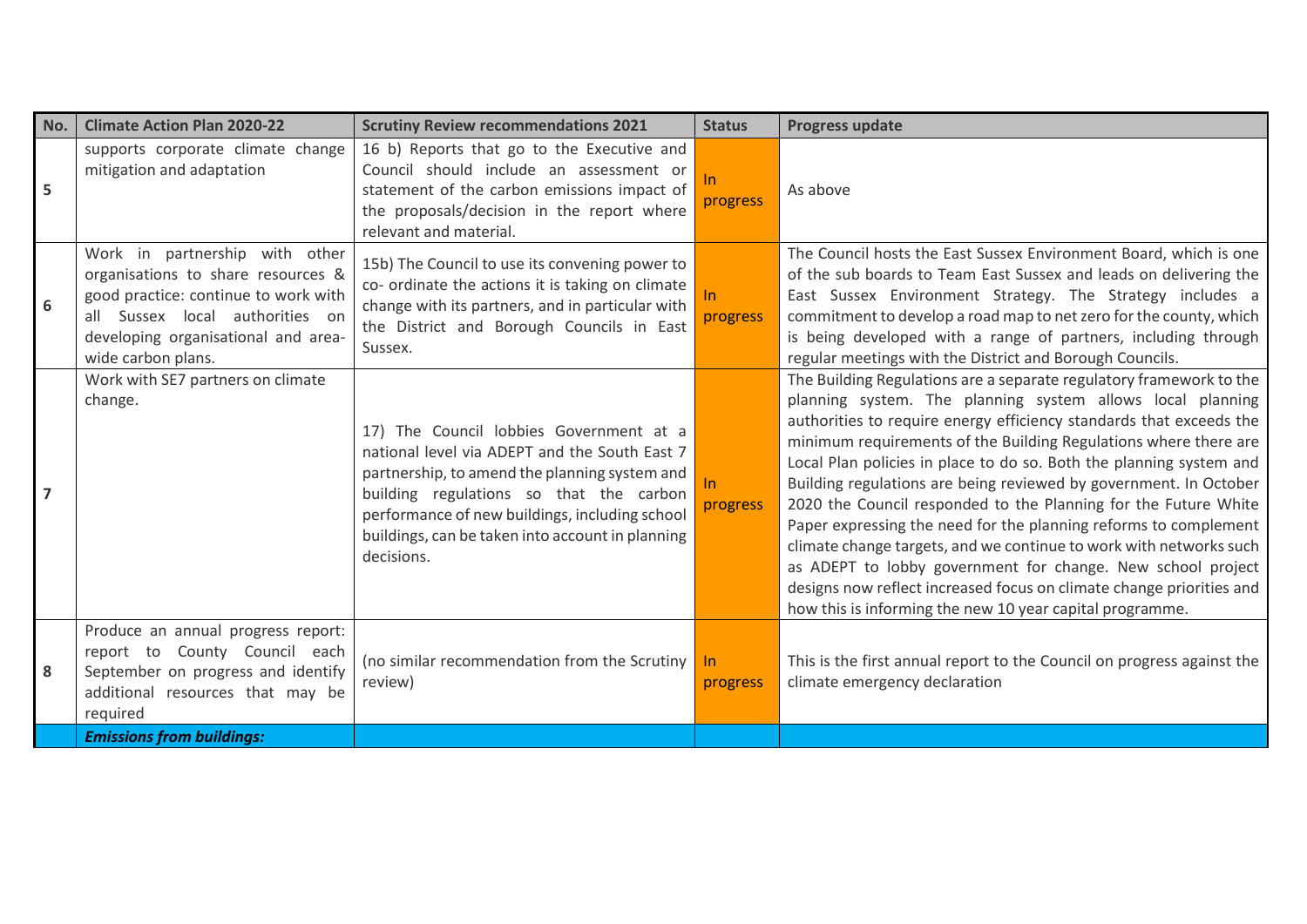| No. | <b>Climate Action Plan 2020-22</b>                                                                                                                                                                                     | <b>Scrutiny Review recommendations 2021</b>                                                                                                                                                                                                                                                                                    | <b>Status</b>   | Progress update                                                                                                                                                                                                                                                                                                                                                                                                                                                                                                                                                                                                                                                                                                                                                                                                                                                                        |
|-----|------------------------------------------------------------------------------------------------------------------------------------------------------------------------------------------------------------------------|--------------------------------------------------------------------------------------------------------------------------------------------------------------------------------------------------------------------------------------------------------------------------------------------------------------------------------|-----------------|----------------------------------------------------------------------------------------------------------------------------------------------------------------------------------------------------------------------------------------------------------------------------------------------------------------------------------------------------------------------------------------------------------------------------------------------------------------------------------------------------------------------------------------------------------------------------------------------------------------------------------------------------------------------------------------------------------------------------------------------------------------------------------------------------------------------------------------------------------------------------------------|
| 9   | Behaviour change programme<br>corporate: develop an engagement<br>plan to create an energy-aware<br>culture amongst staff and Members &<br>develop a network of climate<br>emergency champions to accelerate<br>change | Develop<br>15<br>a)<br>interactive<br>an<br>communication/information platform, which<br>includes details on what the Council itself is<br>doing on climate change and to discuss<br>opportunities where residents may take an<br>active role in lowering community carbon<br>emissions                                        | In<br>progress  | A climate change communications plan was agreed by CMT in March<br>2021 and is being implemented (e.g. press releases, Yammer articles,<br>staff newsletter, website updates, promotion of Solar Sussex<br>Together to residents). This work is now part of business as usual.                                                                                                                                                                                                                                                                                                                                                                                                                                                                                                                                                                                                         |
| 10  | Behaviour change programme<br>schools: update & disseminate the<br>energy saving guide for schools.                                                                                                                    | 4 a) The<br>Council, in<br>conjunction with<br>schools,<br>should<br>publish<br>maintained<br>comparative data on energy efficiency (e.g.<br>league tables and energy performance), set a<br>carbon reduction target and encourage<br>engagement with pupils in learning projects<br>and activities to reduce carbon emissions | In<br>progress  | The Council holds the relevant energy data, however the energy<br>performance of schools varies for a number of reasons, which means<br>that it would not be possible to compare schools on a like-for-like<br>basis. It would also be complex and costly to try to set school-specific<br>carbon reduction targets, therefore it's recommended that schools<br>should be encouraged to aim for a 13% per year carbon reduction<br>target, in line with the Council's overall target and the target for the<br>county.<br>There's long been engagement with schools on energy reduction,<br>energy efficiency and renewables, for instance through the<br>promotion of ESCC's energy fund and assisting the Youth Cabinet to<br>develop a school energy auditing tool. The Council will facilitate<br>sharing best practice amongst schools on carbon efficiency via<br>various forums |
| 11  | (no similar recommendation from the<br>climate emergency action plan)                                                                                                                                                  | 3) a) The Council to consider through the RPPR<br>process opportunities for capital funding<br>within the core capital programme to carry out<br>carbon reduction projects in its corporate<br>buildings,<br>notably<br>building<br>fabric<br>improvements, and lobbies Government for<br>additional funding in this area.     | In.<br>progress | The Council has invested capital in carbon reduction projects for a<br>number of years and is working on additional proposals through the<br>RPP&R process this year. The Council has engaged with, and been<br>encouraged to provide feedback to, BEIS and MHCLG on the need for<br>consistent and long-term funding from government to enable local<br>authorities to take further action.                                                                                                                                                                                                                                                                                                                                                                                                                                                                                           |
| 12  | Planned<br>Maintenance<br>8 <sub>k</sub><br>Capital<br>programmes: 1) Establish a robust<br>process for identifying,<br>prioritising<br>delivering<br>and<br>projects.                                                 | 3b) In developing energy efficiency projects,<br>the Council should take a whole building<br>approach, which is based on whole life<br>costings.                                                                                                                                                                               | In<br>progress  | Updates to the County Council's Capital Strategy in February 2021<br>included the emerging relevance of Environment, Social and<br>Governance (ESG) considerations. The Strategy will now be further<br>updated to support the County Council's climate emergency                                                                                                                                                                                                                                                                                                                                                                                                                                                                                                                                                                                                                      |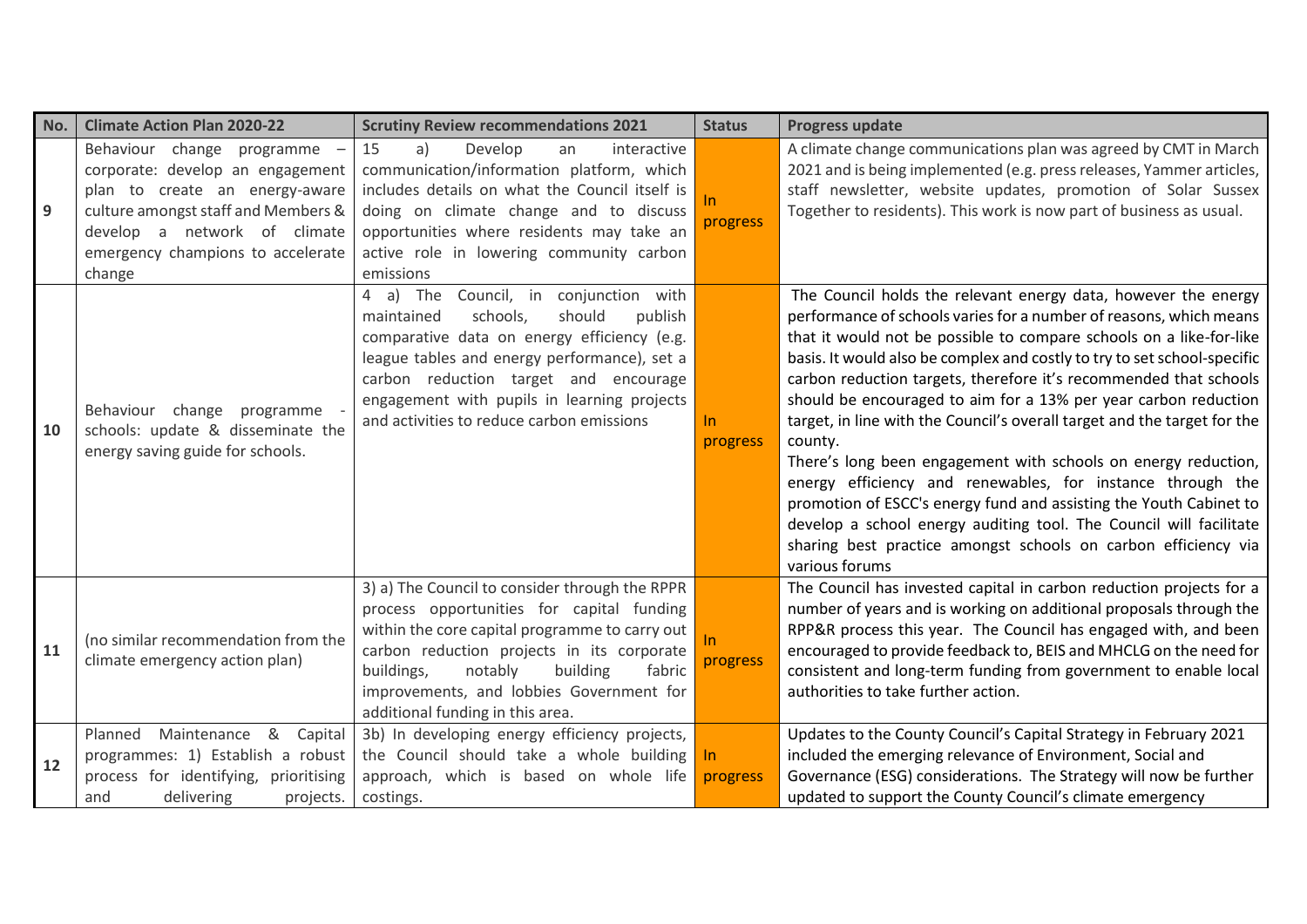| No. | <b>Climate Action Plan 2020-22</b>                                                                                                                                                                         | <b>Scrutiny Review recommendations 2021</b>                                                                                                                                                                                                                                                                                                                                                                          | <b>Status</b>     | <b>Progress update</b>                                                                                                                                                                                                                                                                                                                                                                                                                                                                                                                                                                                                                                                                                                                                                                                                                                                                                                                                                                                                                                                                                                                                                                                  |
|-----|------------------------------------------------------------------------------------------------------------------------------------------------------------------------------------------------------------|----------------------------------------------------------------------------------------------------------------------------------------------------------------------------------------------------------------------------------------------------------------------------------------------------------------------------------------------------------------------------------------------------------------------|-------------------|---------------------------------------------------------------------------------------------------------------------------------------------------------------------------------------------------------------------------------------------------------------------------------------------------------------------------------------------------------------------------------------------------------------------------------------------------------------------------------------------------------------------------------------------------------------------------------------------------------------------------------------------------------------------------------------------------------------------------------------------------------------------------------------------------------------------------------------------------------------------------------------------------------------------------------------------------------------------------------------------------------------------------------------------------------------------------------------------------------------------------------------------------------------------------------------------------------|
| 13  | 2) Prepare an annual programme of<br>energy efficiency projects linked to<br>maintenance<br>the<br>and<br>capital<br>programmes.<br>3) deliver a pipeline of whole-building<br>energy efficiency projects. | 6) The Council to review the payback periods<br>used for major building refurbishment projects<br>and adjusts the provision of capital funding for<br>carbon reduction projects to enable more work<br>in this area to be carried out based on whole<br>life costings.                                                                                                                                               | -In<br>progress   | declaration. Work to tackle climate change has become a part of<br>the Council's core business due to national legislation and is a key<br>priority for the Council, therefore opportunities for investment will<br>be considered as a basic need.                                                                                                                                                                                                                                                                                                                                                                                                                                                                                                                                                                                                                                                                                                                                                                                                                                                                                                                                                      |
| 14  | Install low carbon heating in buildings<br>to replace gas and oil boilers: review<br>boiler replacement programme and<br>assess options for replacing with heat<br>pumps                                   | 1) Priority consideration should be given to the<br>implementation of low carbon heating<br>systems, e.g. the use of ground source and air<br>source heat pumps, in all newly commissioned<br>buildings and when renewing systems in<br>existing buildings. The most energy efficient<br>type of heat pump currently available should<br>be used where possible (e.g. ground source,<br>then air source heat pumps). | $\ln$<br>progress | To ensure that the costs and benefits of any potential project is<br>balanced with the Environment, Social and Governance (ESG)<br>implications of carbon reduction initiatives, the following will be<br>part of the Council's Capital Strategy:<br>considered as<br>1) Energy efficiency measures at the start of any capital project and<br>included in the whole project costs when establishing a business<br>case. 2) Where possible, ESG schemes to be integrated within<br>existing funded programmes, e.g. boiler replacement programme<br>with low carbon replacements as part of the capital building<br>maintenance programme. 3) The specific technology to be deployed<br>(e.g. heat pumps etc) will be dependent on a range of factors<br>including the age, type of building and its levels of insulation/heat<br>retention. 4) A whole building approach to include whole life costings<br>which will range from shorter to longer term pay back periods. It may<br>be possible to use short term savings to subsidise longer term<br>improvements. This will include building fabric improvements and<br>also greater awareness of energy efficient use of buildings by end<br>users. |
| 15  |                                                                                                                                                                                                            | 4 b) The Council consider through the RPPR<br>process providing capital funding for a pilot<br>project to install heat pump technology in one<br>of the County's maintained schools as a best<br>practice case study.                                                                                                                                                                                                | In.<br>progress   | Funding from the national Public Sector Decarbonisation Fund was<br>secured in 2021 to carry out a whole-building energy retrofit to<br>Ninfield primary school, including the installation of heat pumps.<br>This work will be completed, largely in summer 2022.                                                                                                                                                                                                                                                                                                                                                                                                                                                                                                                                                                                                                                                                                                                                                                                                                                                                                                                                      |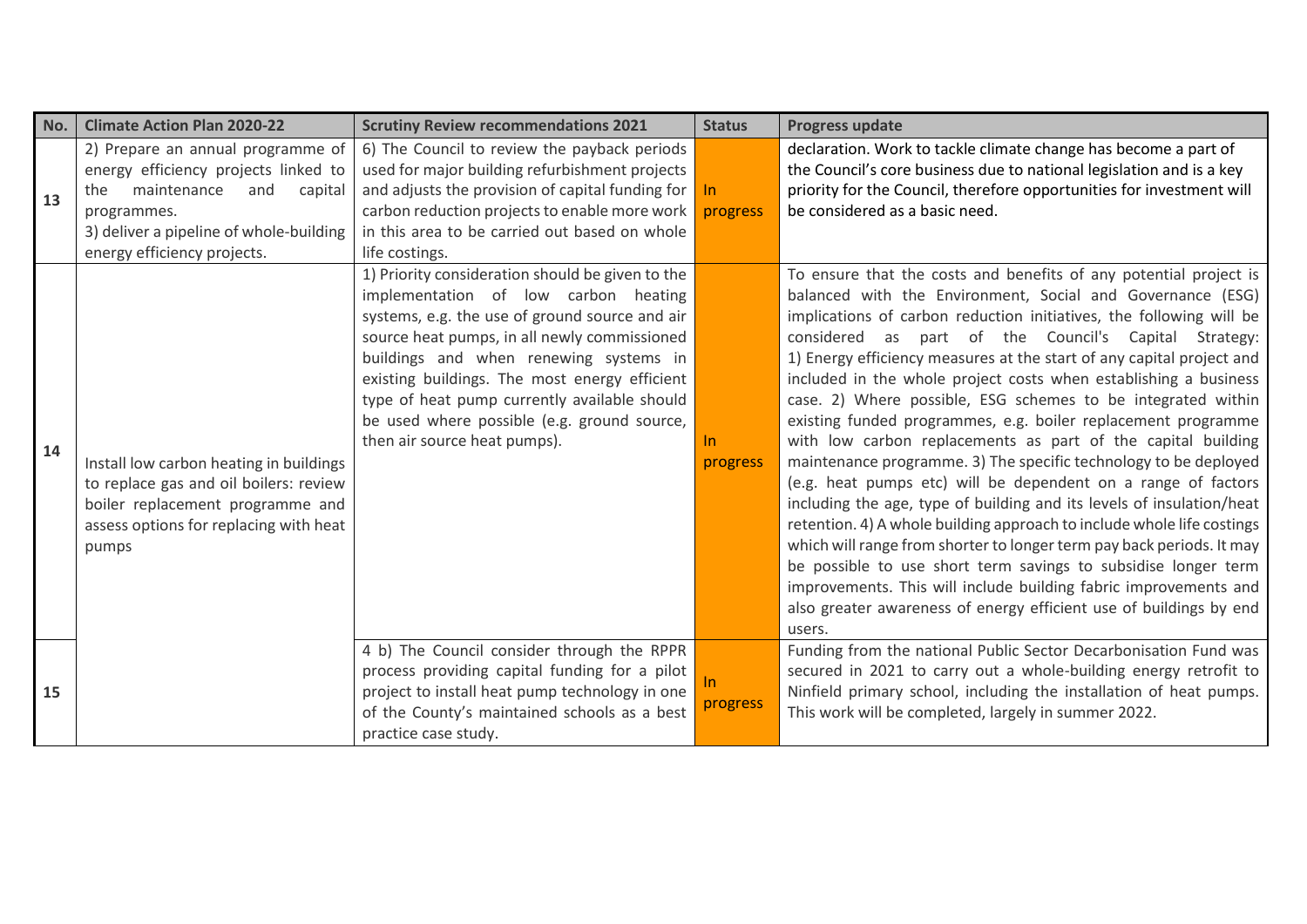| No. | <b>Climate Action Plan 2020-22</b>                                                                                          | <b>Scrutiny Review recommendations 2021</b>                                                                                                                                                                                                                                                           | <b>Status</b>     | <b>Progress update</b>                                                                                                                                                                                                                                                                                                                                                                                                                          |
|-----|-----------------------------------------------------------------------------------------------------------------------------|-------------------------------------------------------------------------------------------------------------------------------------------------------------------------------------------------------------------------------------------------------------------------------------------------------|-------------------|-------------------------------------------------------------------------------------------------------------------------------------------------------------------------------------------------------------------------------------------------------------------------------------------------------------------------------------------------------------------------------------------------------------------------------------------------|
| 16  |                                                                                                                             | 2) The Council should keep the use of hydrogen<br>gas heating technology under review and<br>ensure all new or replacement boilers are<br>capable of being 'hydrogen ready'.                                                                                                                          | $\ln$<br>progress | Currently, it is not possible to source "hydrogen ready" boilers. The<br>government is due to publish a heat decarbonisation plan in the near<br>future, which may help ESCC to plan for a transition to hydrogen<br>boilers. In the meantime, ESCC is an active member of Hydrogen<br>Sussex, which works with a range of partner organisations to<br>understand and prepare for the emerging hydrogen economy.                                |
| 17  | New build: ensure the 2008 ESCC<br>sustainable buildings policy is being<br>implemented and report on its<br>effectiveness. | (no similar recommendation from the Scrutiny<br>review)                                                                                                                                                                                                                                               | Not<br>started    | During 2020/21 there was no staff capacity to take this forward.<br>However, given the policy and carbon incentives to decarbonise heat<br>and, following a successful bid to the government's Low Carbon Skills<br>fund, a consultant was appointed to produce a corporate<br>decarbonisation of heat plan, including desktop studies for 24 sites<br>to extrapolate and give estimated costs for our building portfolio to<br>reach net zero. |
| 18  | (no similar recommendation from the<br>climate emergency action plan)                                                       | 5) The Council lobbies the Department for<br>Education to provide sufficient funding for new<br>schools to be built to a carbon neutral standard In<br>and provide funding for major improvements progress<br>to retrofit energy efficiency and carbon<br>reduction measures to all school buildings. |                   | The Council has engaged with, and been encouraged to provide<br>feedback to, BEIS and MHCLG on the need for consistent and long-<br>term funding from government to enable local authorities to take<br>further action.                                                                                                                                                                                                                         |
|     | <b>Emissions from street lighting:</b>                                                                                      |                                                                                                                                                                                                                                                                                                       |                   |                                                                                                                                                                                                                                                                                                                                                                                                                                                 |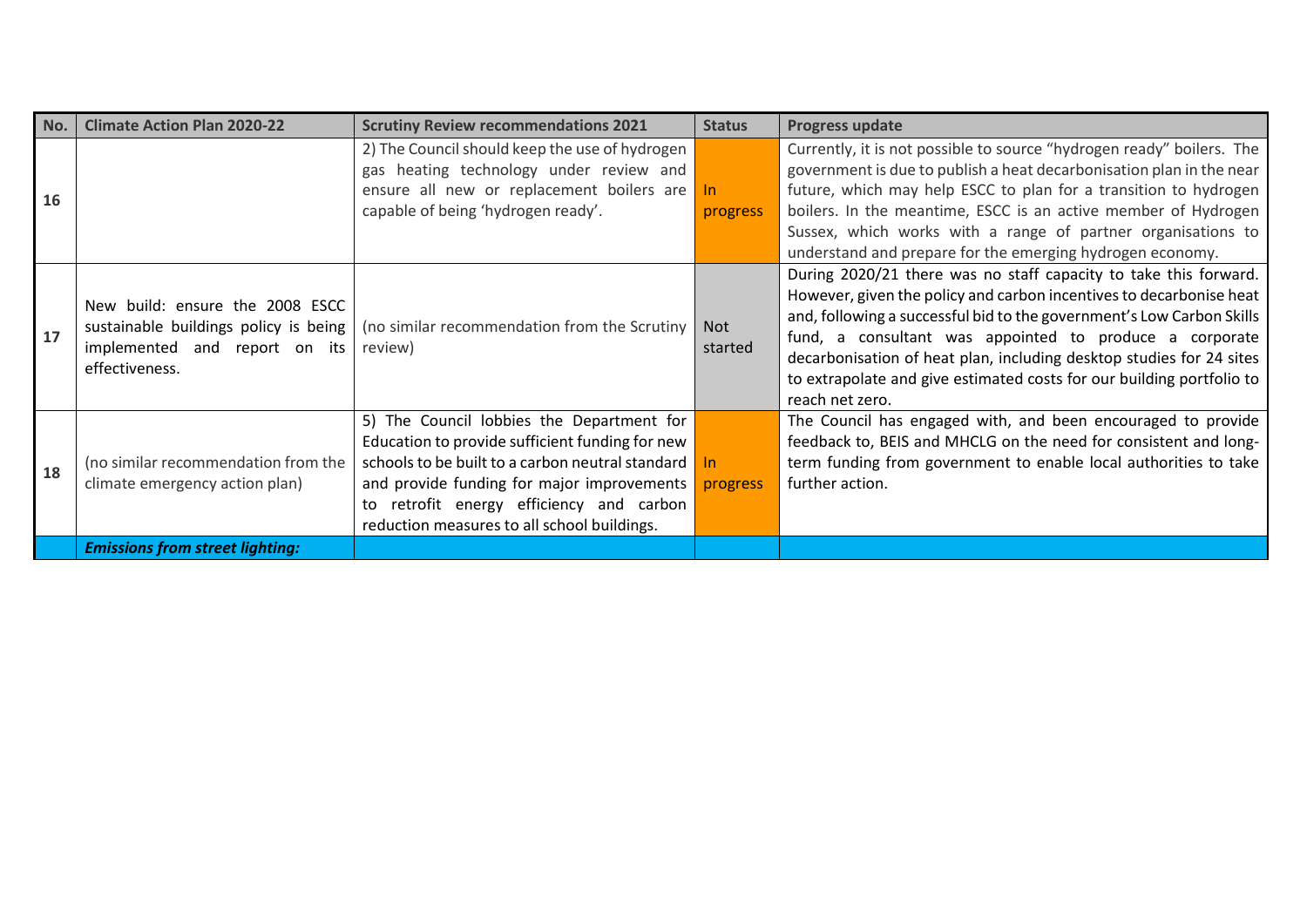| No. | <b>Climate Action Plan 2020-22</b>                                                                                                        | <b>Scrutiny Review recommendations 2021</b>                                                                                                                                                                                                                                                                                                                                                                                                                                                                                                                         | <b>Status</b>     | <b>Progress update</b>                                                                                                                                                                                                                                                                                                                                                                                                                                                                                                                                                                                                                                                                                                                                                                                                                                                                                                                                                                                                                                                                                                                                                                                                                                                                                                                                                                                                                                                                                                                       |
|-----|-------------------------------------------------------------------------------------------------------------------------------------------|---------------------------------------------------------------------------------------------------------------------------------------------------------------------------------------------------------------------------------------------------------------------------------------------------------------------------------------------------------------------------------------------------------------------------------------------------------------------------------------------------------------------------------------------------------------------|-------------------|----------------------------------------------------------------------------------------------------------------------------------------------------------------------------------------------------------------------------------------------------------------------------------------------------------------------------------------------------------------------------------------------------------------------------------------------------------------------------------------------------------------------------------------------------------------------------------------------------------------------------------------------------------------------------------------------------------------------------------------------------------------------------------------------------------------------------------------------------------------------------------------------------------------------------------------------------------------------------------------------------------------------------------------------------------------------------------------------------------------------------------------------------------------------------------------------------------------------------------------------------------------------------------------------------------------------------------------------------------------------------------------------------------------------------------------------------------------------------------------------------------------------------------------------|
| 19  | Improve energy efficiency - street<br>lighting: a) Install energy efficient LED<br>lights.<br>b) Review dimming and switch-off<br>policy. | 7) The Council should: a) Explore the scope for<br>further energy savings by reducing the amount<br>of time street lights are on through ongoing<br>maintenance and replacement programmes. b)<br>Explore the use of alternative technologies<br>such as solar and wind turbines for less<br>essential lit signs and other street furniture. c)<br>Keep the use of intelligent lighting systems for<br>street lighting under review and install<br>intelligent lighting in the car parks and campus<br>at the County Hall campus as an example of<br>best practice. | $\ln$<br>progress | a) The Council is in an 18 month programme to replace the remaining<br>16,000 sodium lamps with very low energy LED lamps, which will<br>reduce carbon emissions by a further 600 tonnes per year. We will<br>continue to explore further reductions through part night lighting<br>and we will work with communities to apply this where appropriate,<br>though this needs to be balanced with public safety. b) The Council<br>has installed a number of solar powered signs in the past but they<br>have not proved to be reliable. However, as technology and<br>reliability improve, we will continue to explore the use of these<br>technologies for use across our lit network. c) A review of intelligent<br>street lighting systems was undertaken by a consultant in summer<br>2020 and concluded that they would not provide carbon savings or a<br>financial return. Savings were better achieved by programming the<br>new lighting units to switch off at night as they are installed and<br>where this is approved. As intelligent lighting technology matures so<br>the costs are likely to decrease, so the use of intelligent lighting<br>systems will be reviewed again in 2022-23. County Hall campus<br>lighting was upgraded in 2016. The lamps have in-built daylight<br>sensors and the main car park lights have lamps that are<br>programmed to dim overnight between midnight and 5am. A data<br>logger was used in November 2020 to confirm that dimming is taking<br>place, which brings a saving of about 45%. |
|     | <b>Emissions from transport, including</b><br>commuting:                                                                                  |                                                                                                                                                                                                                                                                                                                                                                                                                                                                                                                                                                     |                   |                                                                                                                                                                                                                                                                                                                                                                                                                                                                                                                                                                                                                                                                                                                                                                                                                                                                                                                                                                                                                                                                                                                                                                                                                                                                                                                                                                                                                                                                                                                                              |
| 20  | Grey fleet review: commission review<br>by the Energy Savings Trust.                                                                      | (no similar recommendation from the Scrutiny<br>review)                                                                                                                                                                                                                                                                                                                                                                                                                                                                                                             | <b>Complete</b>   | A grey fleet review was completed by the Energy Savings Trust in<br>2020 and is being used to inform the development of the staff travel<br>plan (see below).                                                                                                                                                                                                                                                                                                                                                                                                                                                                                                                                                                                                                                                                                                                                                                                                                                                                                                                                                                                                                                                                                                                                                                                                                                                                                                                                                                                |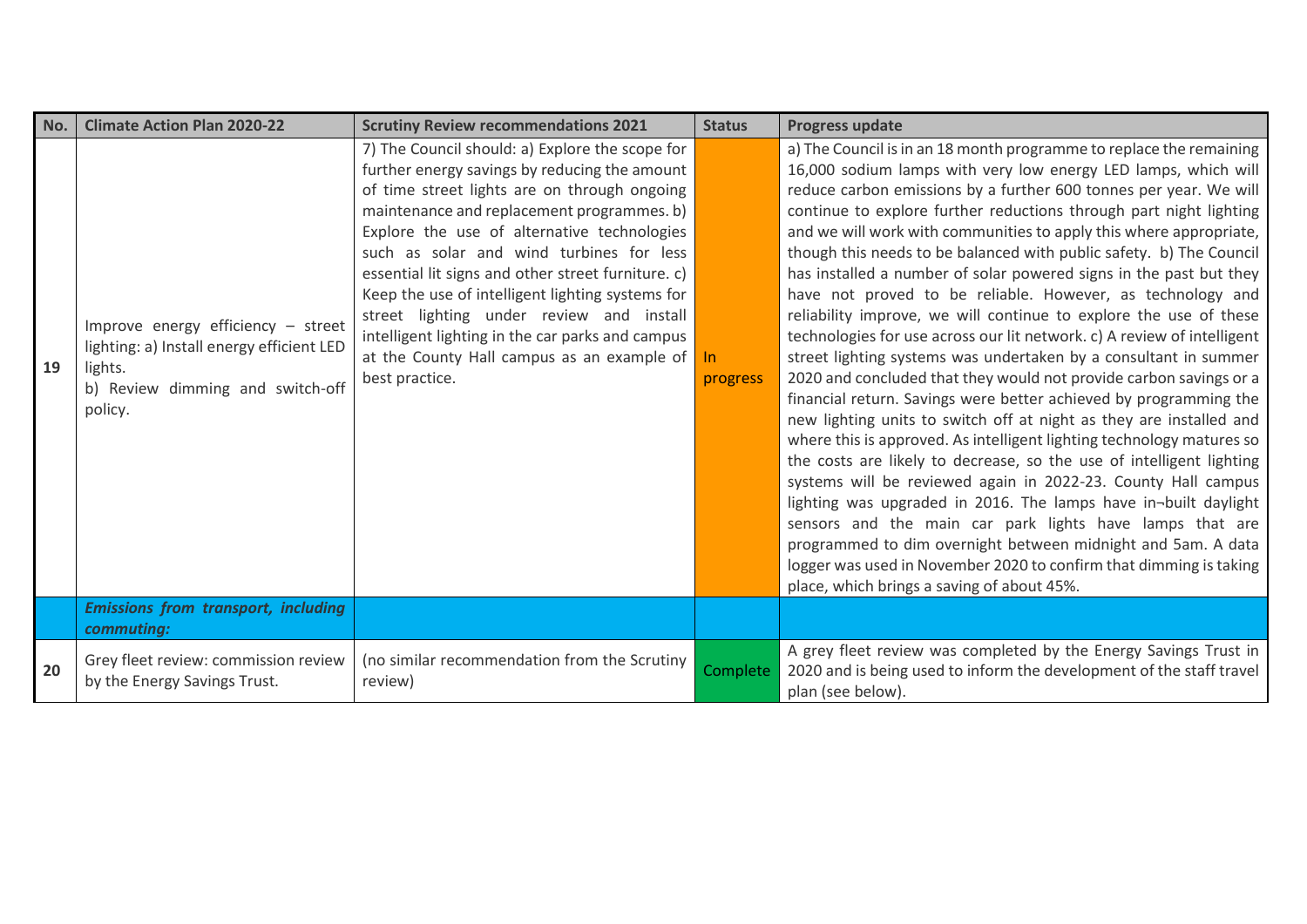| No. | <b>Climate Action Plan 2020-22</b>                                                             | <b>Scrutiny Review recommendations 2021</b>                                                                                                                                                                                                                                                                                                                                                                                                                                                                                                                                                                                                                                                                                                                                                                                                                               | <b>Status</b>   | <b>Progress update</b>                                                                                                                                                                                                                                                                                                                                                                                                                                                                                        |
|-----|------------------------------------------------------------------------------------------------|---------------------------------------------------------------------------------------------------------------------------------------------------------------------------------------------------------------------------------------------------------------------------------------------------------------------------------------------------------------------------------------------------------------------------------------------------------------------------------------------------------------------------------------------------------------------------------------------------------------------------------------------------------------------------------------------------------------------------------------------------------------------------------------------------------------------------------------------------------------------------|-----------------|---------------------------------------------------------------------------------------------------------------------------------------------------------------------------------------------------------------------------------------------------------------------------------------------------------------------------------------------------------------------------------------------------------------------------------------------------------------------------------------------------------------|
| 21  | Develop and implement a staff travel<br>plan: to cover both business mileage<br>and commuting. | 8 a) explore more varied patterns of working to<br>determine what is the best level of remote<br>working from a staff perspective and for the<br>Council to meet its business needs and reduce<br>carbon emissions. b) Work is undertaken to<br>support cultural change to embed changes in<br>working practices that reduce the need to<br>travel, or encourages less travel, such as the<br>use of technology to hold meetings remotely<br>and provide training using remote meeting<br>technology. c) The Council explores the<br>provision of more capacity for drop-in centres<br>/ hot desking and collaboration space in<br>regional offices so staff do not always need to<br>travel into the main office buildings, including<br>County Hall, as part of the future workplace<br>planning arrangements. d) The Council<br>investigate the introduction of hybrid | In.<br>progress | The development of a staff travel plan is being commissioned from a<br>specialist consultancy. This will be informed by the review of Future<br>Workstyles that was completed during the summer. The staff travel<br>plan work will review the policies and incentives currently in place<br>(e.g. existing flexible working arrangements) and put forward costed<br>recommendations for addressing the points raised in the Scrutiny<br>review, alongside other staff travel items (e.g. electric vehicles). |
| 22  |                                                                                                | committee meetings where councillors can<br>either attend remotely or in person.<br>9 a) The Staff Travel Plan is revised to<br>where<br>encourage,<br>and<br>appropriate<br>consideration is given to the potential for<br>incentivising, the use of other travel modes<br>(e.g. walking, cycling and public transport) and<br>the uptake of Electric Vehicles to reduce<br>carbon emissions.                                                                                                                                                                                                                                                                                                                                                                                                                                                                            | progress        |                                                                                                                                                                                                                                                                                                                                                                                                                                                                                                               |
| 23  | (no similar recommendation from the<br>climate emergency action plan)                          | 9 b) The Council considers lobbying the<br>Department for Transport to make changes to<br>season tickets for train and bus travel so they<br>can be used flexibly by staff commuting to work                                                                                                                                                                                                                                                                                                                                                                                                                                                                                                                                                                                                                                                                              | Complete        | The Flexi Season ticket was introduced nationally in June 2021. It<br>offers 8 days of travel in 28 days, any time, between two stations.                                                                                                                                                                                                                                                                                                                                                                     |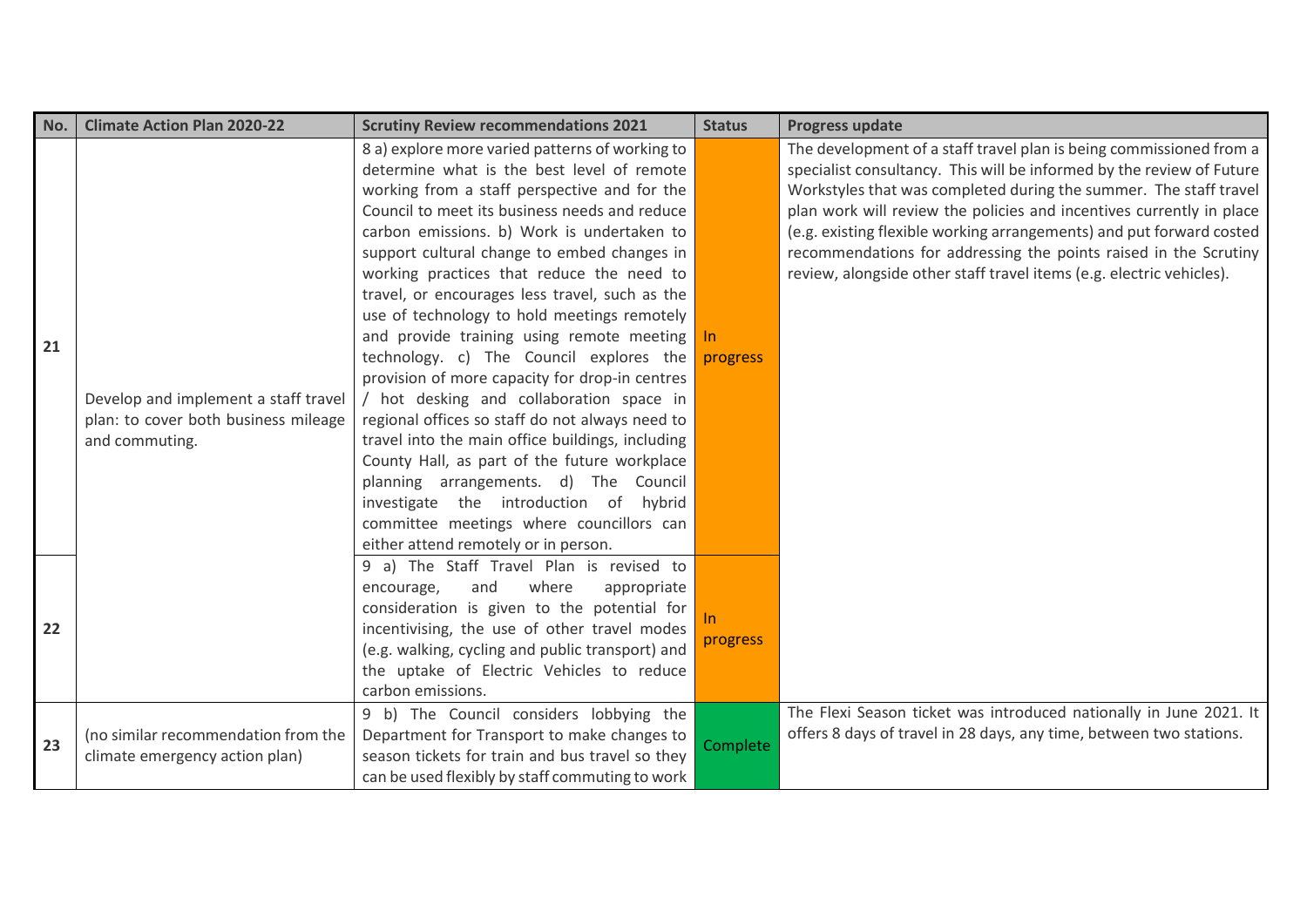| No. | <b>Climate Action Plan 2020-22</b>                                                                                                                | <b>Scrutiny Review recommendations 2021</b>                                                                                                                                                                                                                         | <b>Status</b>         | <b>Progress update</b>                                                                                                                                                                                                                                                                                                                                                       |
|-----|---------------------------------------------------------------------------------------------------------------------------------------------------|---------------------------------------------------------------------------------------------------------------------------------------------------------------------------------------------------------------------------------------------------------------------|-----------------------|------------------------------------------------------------------------------------------------------------------------------------------------------------------------------------------------------------------------------------------------------------------------------------------------------------------------------------------------------------------------------|
| 24  | Install EV charge points: Identify                                                                                                                | 10) Electric Vehicle (EV) charging points are<br>installed at the main office buildings, or at least<br>County Hall, with a plan agreed by the end of<br>March 2021.                                                                                                | In.<br>progress       | In March 2021 Cabinet agreed for the Council to explore options for<br>procuring EV charge points on the corporate estate and the highway<br>network. An internal team has been established to take this forward,<br>including looking at our own fleet and the car lease scheme, and a                                                                                      |
| 25  | where to locate which types &<br>number of chargers, and delivery<br>mechanism, for staff & visitor use                                           | 11a) Smaller own fleet vehicles should be<br>replaced by EVs in the short term when the<br>leases expire. 11b) Review the car lease<br>scheme to encourage staff to select low<br>emission or zero emission vehicles.                                               | progress              | new post of EV officer has been agreed and the recruitment has<br>started. The Council is part of a network of transport authorities<br>(KCC, BHCC, WSCC and SCC) that share information on their<br>respective approaches to EVs. SPACES are also inputting to the<br>process.                                                                                              |
| 26  | (no similar recommendation from the<br>climate emergency action plan)                                                                             | 12) The Council should keep the market for<br>larger hydrogen powered vehicles under<br>review, with a view to undertaking early pilot<br>schemes and eventually phasing out the diesel-<br>powered larger vehicles in its fleet in line with<br>Government policy. | In.<br>progress       | The Council is an active member of Hydrogen Sussex, which works<br>with a range of partner organisations to understand and prepare for<br>the emerging hydrogen economy. The Council submitted a joint bid<br>for £12.8m to DfT's Zero Emission Bus Regional Areas Scheme to help<br>purchase 37 hydrogen buses with BHCC and Brighton & Hove Buses<br>but was unsuccessful. |
|     | <b>Emissions from water &amp; waste:</b>                                                                                                          |                                                                                                                                                                                                                                                                     |                       |                                                                                                                                                                                                                                                                                                                                                                              |
| 27  | Reduce waste: consider requiring all<br>sites to sign up to the same waste<br>contract & set up food waste<br>collections from all kitchen areas. | (no similar recommendation from the Scrutiny<br>review)                                                                                                                                                                                                             | In<br>progress        | These actions will deliver relatively modest carbon savings and there<br>is currently limited staff capacity to take these forward. The Property<br>Contracts team have made some progress, working with waste<br>contractors to widen provision of recycling and food waste services<br>to schools.                                                                         |
| 28  | Reduce water usage: Install water<br>efficient fittings in all appropriate<br>toilets, urinals, taps & showers                                    | (no similar recommendation from the Scrutiny<br>review)                                                                                                                                                                                                             | <b>Not</b><br>started | These actions will deliver relatively modest carbon savings and there<br>is currently not the staff capacity to take these forward. Scope has<br>been identified for awareness raising amongst Property FM<br>managers and controllers of premises to enable low/no cost actions.                                                                                            |
|     | <b>Emissions from procurement:</b>                                                                                                                |                                                                                                                                                                                                                                                                     |                       |                                                                                                                                                                                                                                                                                                                                                                              |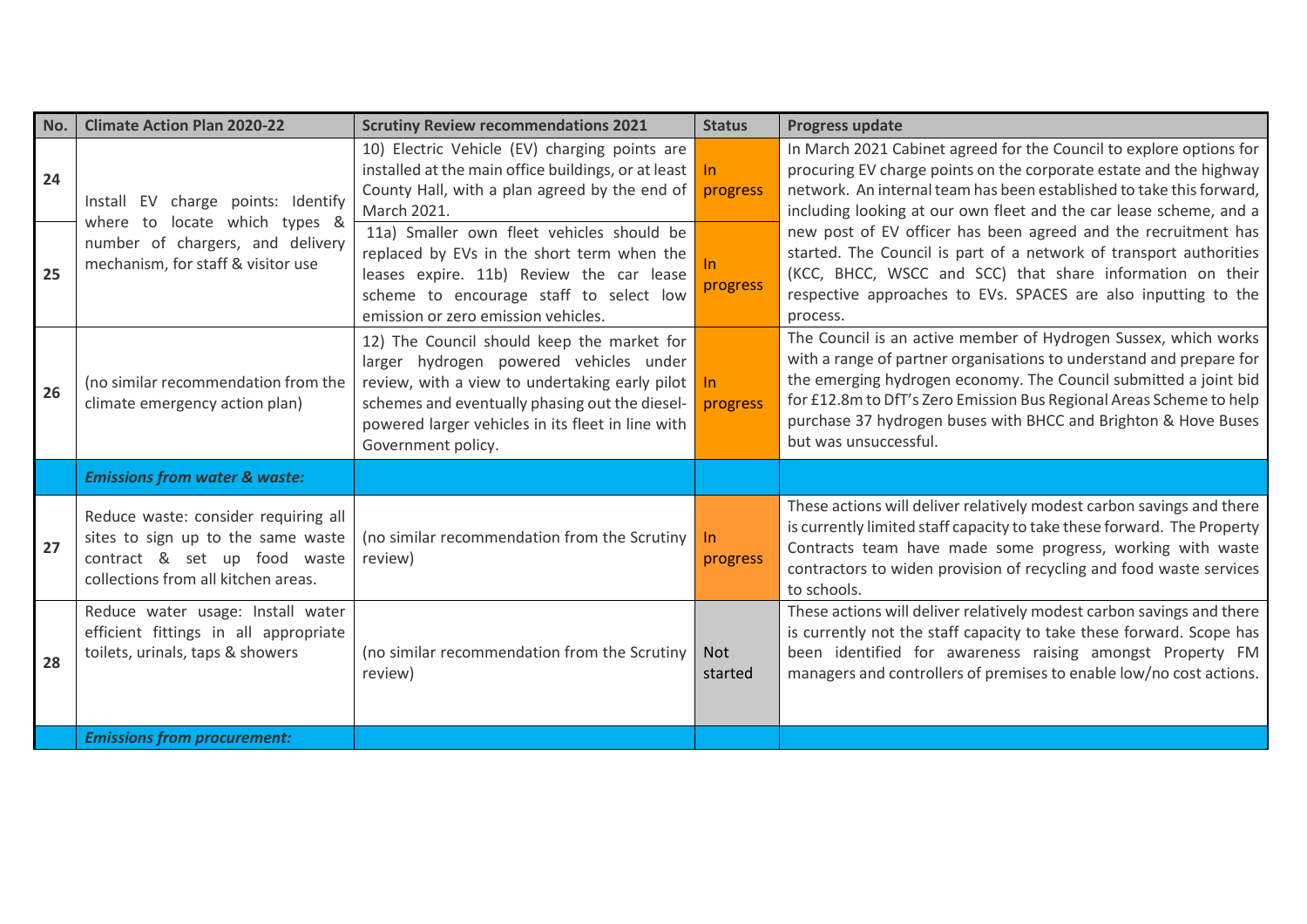| No. | <b>Climate Action Plan 2020-22</b>                                                                                                                                                                                                  | <b>Scrutiny Review recommendations 2021</b>                                                                                                                                                                                                                                                                                                                                                     | <b>Status</b>   | <b>Progress update</b>                                                                                                                                                                                                                                                                                                                                                                                                                                                                                                                     |
|-----|-------------------------------------------------------------------------------------------------------------------------------------------------------------------------------------------------------------------------------------|-------------------------------------------------------------------------------------------------------------------------------------------------------------------------------------------------------------------------------------------------------------------------------------------------------------------------------------------------------------------------------------------------|-----------------|--------------------------------------------------------------------------------------------------------------------------------------------------------------------------------------------------------------------------------------------------------------------------------------------------------------------------------------------------------------------------------------------------------------------------------------------------------------------------------------------------------------------------------------------|
| 29  | Engage priority suppliers: a) obtain<br>scope 1 & 2 GHG footprints of<br>transport & construction contracts<br>>£1m<br>above<br>p.a.<br>b) embed low carbon outcomes into<br>new contracts including low/zero<br>emission vehicles. | 11 c) The Council to consider specifying the<br>early use of low emission vehicles in the<br>procurement of major contracts (e.g. the<br>Highways maintenance contract), where<br>feasible                                                                                                                                                                                                      | In.<br>progress | The Council is working with a few suppliers to gauge the ability of<br>different markets to measure their greenhouse gas footprints and is<br>working on requiring low carbon outcomes from high value contracts<br>with large carbon footprints (e.g. from the new highways contract).<br>This includes considering whether to specify the early use of low<br>emission vehicles.                                                                                                                                                         |
| 30  | Offer practical support to all other<br>suppliers: Provide energy audits and<br>grants to local SMEs in the supply<br>chain (e.g. via LoCASE) and eco-driver<br>training for transport providers                                    | (no similar recommendation from the Scrutiny<br>review)                                                                                                                                                                                                                                                                                                                                         | Complete        | The Council has promoted take up of the LoCASE offer of free energy<br>audits and access to grant funding to SMEs within its supply chain.                                                                                                                                                                                                                                                                                                                                                                                                 |
|     | <b>Renewables:</b>                                                                                                                                                                                                                  |                                                                                                                                                                                                                                                                                                                                                                                                 |                 |                                                                                                                                                                                                                                                                                                                                                                                                                                                                                                                                            |
| 31  | Identify opportunities to install PV<br>and other renewables plus battery<br>storage on buildings & land:<br>commission viability assessment of<br>renewables on buildings & land                                                   | 3c) The Council should explore installing solar<br>panels on its buildings and energy storage<br>where this is possible. In particular, the Council<br>should explore the feasibility of installing solar<br>panel canopies over the car parks at County<br>Hall and use the resultant energy in the<br>building and to power Electric Vehicle/electric<br>bike charge points in the car parks. | In.<br>progress | The Council secured funding in 2021 from the national Public Sector<br>Decarbonisation Fund to install solar PV and storage batteries at 6<br>sites. The installation of solar panel canopies in the car parks at<br>County Hall will be considered as part of the work on staff travel, for<br>which consultancy support is currently being procured.                                                                                                                                                                                     |
|     | Off-setting:                                                                                                                                                                                                                        |                                                                                                                                                                                                                                                                                                                                                                                                 |                 |                                                                                                                                                                                                                                                                                                                                                                                                                                                                                                                                            |
| 32  | Explore carbon off-setting: work with<br>the Sussex Local Nature Partnership<br>to explore options and costs for off-<br>setting with natural capital benefits                                                                      | 13) The Council to keep opportunities for<br>investing in natural habitats under review for<br>inclusion in a carbon off-setting plan at the<br>appropriate time when the science has been<br>developed.                                                                                                                                                                                        | In.<br>progress | The Council hosts the Sussex Local Nature Partnership, which has<br>developed a Natural Capital Investment Strategy, which identifies<br>carbon storage and sequestration as a key area for natural capital<br>investment. The LNP has secured funding from Natural England to<br>map where in Rother, Wealden and Eastbourne carbon<br>sequestration could take place, for instance through habitat<br>management and/or tree planting. The Council is also leading a<br>SELEP-funded project to better understand the potential scale of |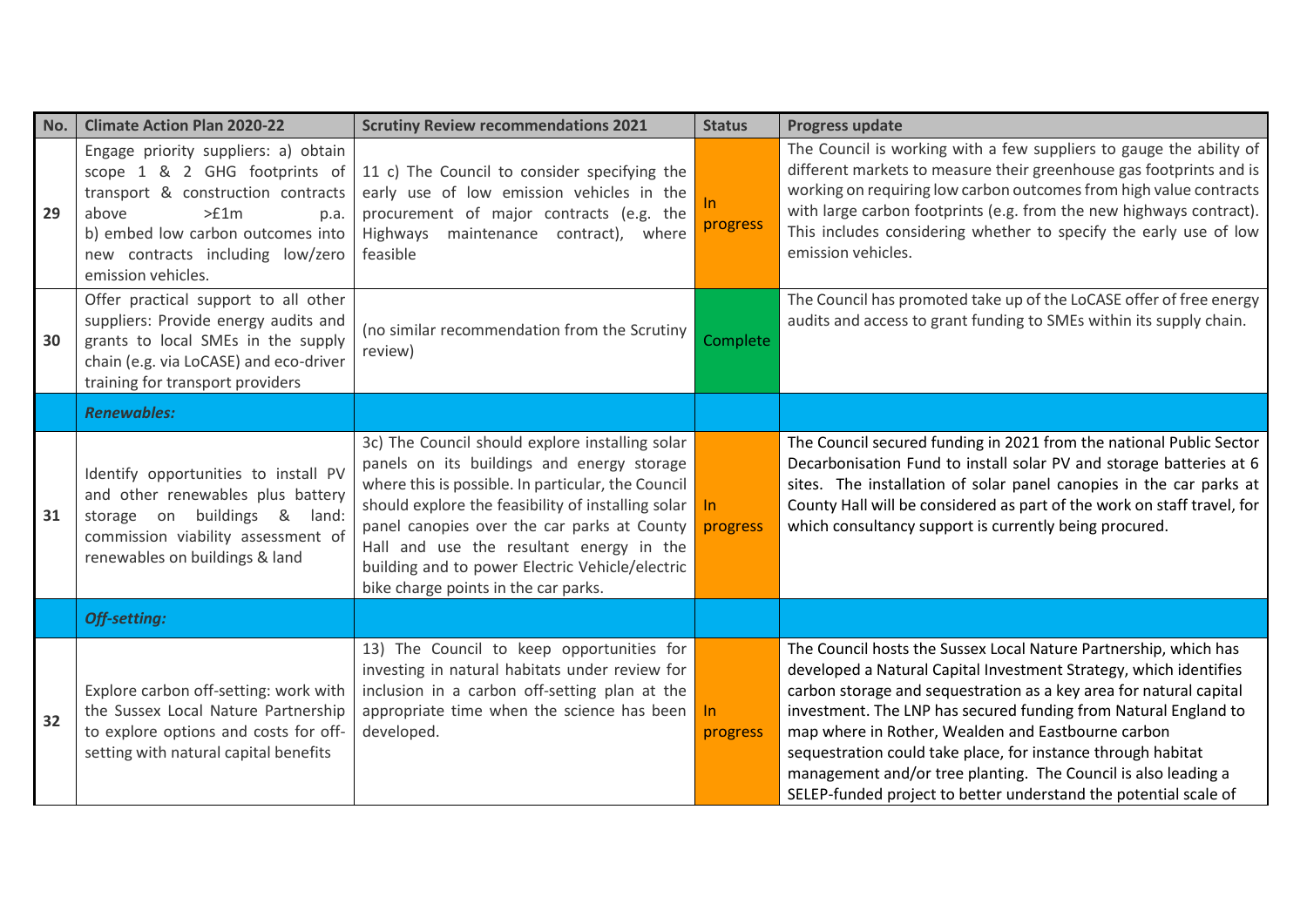| No. | <b>Climate Action Plan 2020-22</b>                                    | <b>Scrutiny Review recommendations 2021</b>                                                                                                                                                                                                                                                                                                                    | <b>Status</b>         | <b>Progress update</b>                                                                                                                                                                                                                                                                                                                                                                                                                                                                                                                                                                                                                                                                          |
|-----|-----------------------------------------------------------------------|----------------------------------------------------------------------------------------------------------------------------------------------------------------------------------------------------------------------------------------------------------------------------------------------------------------------------------------------------------------|-----------------------|-------------------------------------------------------------------------------------------------------------------------------------------------------------------------------------------------------------------------------------------------------------------------------------------------------------------------------------------------------------------------------------------------------------------------------------------------------------------------------------------------------------------------------------------------------------------------------------------------------------------------------------------------------------------------------------------------|
|     |                                                                       |                                                                                                                                                                                                                                                                                                                                                                |                       | supply and demand in the voluntary carbon off-set market and to<br>determine how it could encourage the development of the market.                                                                                                                                                                                                                                                                                                                                                                                                                                                                                                                                                              |
| 33  |                                                                       | 14a) The Council to develop a carbon off-<br>setting plan which includes investment in<br>woodland creation, natural habitats and<br>renewable energy generation.                                                                                                                                                                                              | <b>Not</b><br>started | A plan will be developed once it's clear, for example from the<br>action above, what the local market is able to deliver and at what<br>cost, so that the costs, benefits and risks can be assessed with<br>greater certainty.                                                                                                                                                                                                                                                                                                                                                                                                                                                                  |
| 34  |                                                                       | 14 b) Review the Property Asset Disposal and<br>Investment Strategy to identify land availability<br>and opportunities for carbon off-setting<br>habitats and investment in the development of<br>solar farms.                                                                                                                                                 | <b>Not</b><br>started | The Council has a database of land holdings already used to identify<br>key sites for investment. This can be used to complete a systematic<br>review of sites to determine whether they might be viable for<br>investment in off-setting, though ESCC is not a large landowner. A<br>set of criteria will need to be developed to sieve sites in line with<br>Council priorities. 14b) In addition to the response to 14 a), the<br>Council's asset management plan 2020-2025 will consider land<br>sites availability and suitability for solar farms. A business case will<br>need to be formulated to understand the capital investment and<br>ongoing management/expenditure requirements. |
| 35  | (no similar recommendation from the<br>climate emergency action plan) | 18 a) ESCC to build on the existing Dutch Elm<br>Disease Strategy to develop a Strategic Tree<br>Policy and action plan to manage Ash Dieback,<br>Dutch<br>Elm Disease<br>and<br>other tree<br>diseases/pests which includes a programme to<br>replace lost trees where possible (subject to<br>safety issues) to mitigate the impact on carbon<br>absorption. | In.<br>progress       | East Sussex Highways have a tree inspection policy which forms<br>part of the current Highways contract. This is supported by a Tree<br>Inspection Manual, which deals with how inspections and remedial<br>work are prioritised on a risk-based approach. Schools and Property<br>are creating a strategy via Orbis in conjunction with Surrey County<br>Council. In May 2021, the Council applied to the Defra Treescapes<br>fund, which would be used to replace highway trees lost to disease.<br>We await to hear if this bid has been successful.                                                                                                                                         |